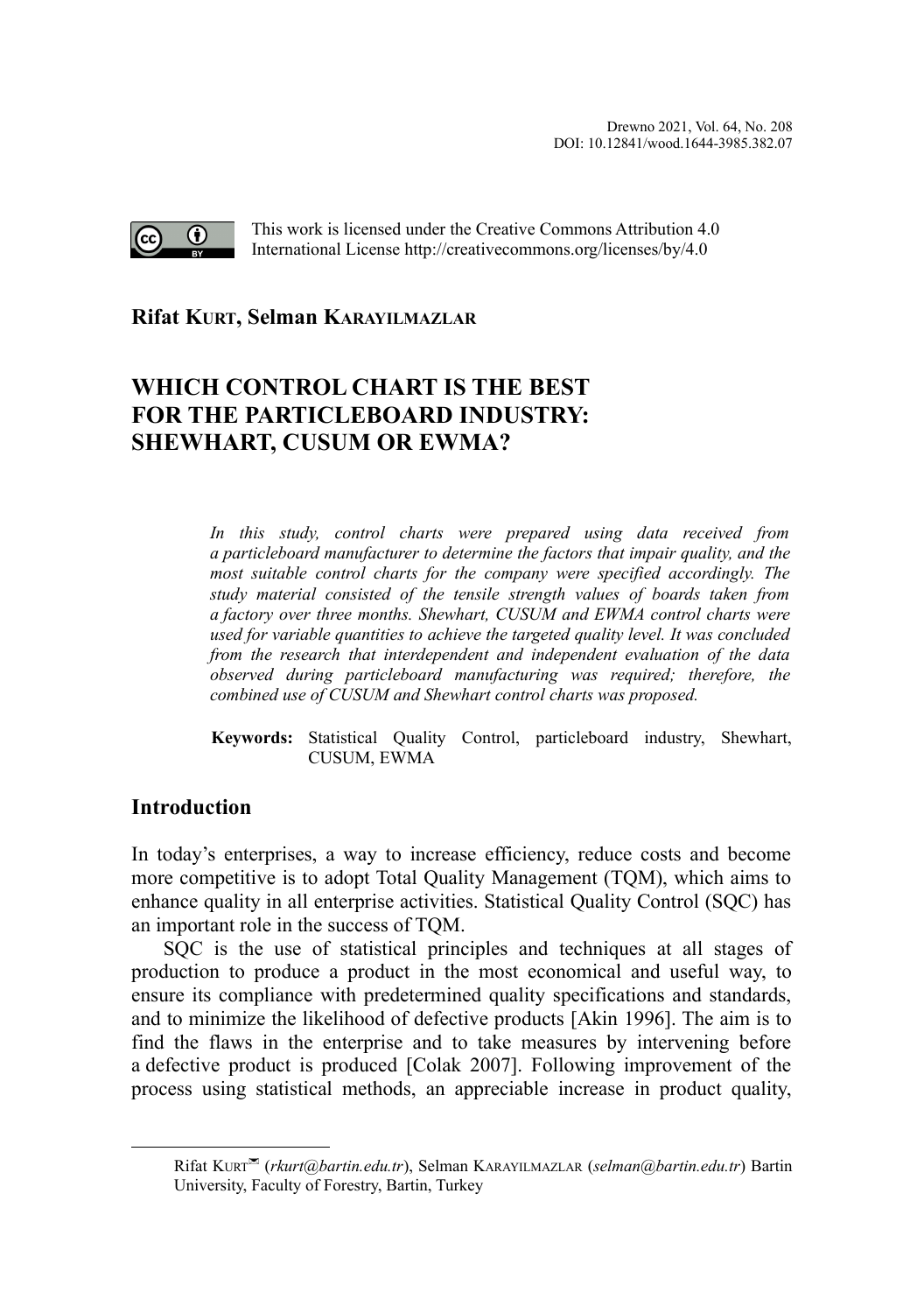significant decline in error and loss rates, a decrease in production costs, and hence more efficient production are achieved.

The purpose of implementing a quality audit is to monitor the process in the production line, that is, while it is functioning, because it is almost impossible to measure the characteristics of each unit produced. Instead, small samples are taken, measurements are performed, the change over time is presented in drawings, and inferences on the behavior of the process are made. The importance of statistical concepts in quality management arises from the understanding of variability and the probability of realization. The most important tool in understanding and interpreting the variability in the production process and the probability of realization is SQC charts [Ozdamar 2006]. SQC charts were first considered by Shewhart [1924]. An SQC chart is one of the commonly used tools to monitor quality characteristics of interest in a manufacturing process; in other words, to investigate whether or not a process is under control [Haq and Al-Omari 2015].

A review of existing studies of control charts shows that different studies have been conducted in different areas. For example, Gavcar and Aytekin [1995], Sahin [2000], Maness et al*.* [2003], Pekmezci [2005], Degerli [2006], Ozdamar [2006], Ozdamar [2007], Gedik and Akyuz [2007], Beytekin [2010], Donmez [2012], Franco et al. [2014], and Nazir et al*.* [2014] have studied Shewhart control charts in different fields.

The Cumulative Sum (CUSUM) control charts developed by Page [1954] as an alternative to the Shewhart control charts began to find widespread use, because they detect small shifts in the process faster. Then, Barnard [1959] introduced the concept of the V-mask, which is effective as an important SQC tool in CUSUM charts. It is seen that CUSUM control charts are applied by different researchers in various fields [Kemp 1961; Harrison and Davies 1964; Williams et al. 1992; Reynolds and Stoumbos 2000; Oktay and Ozcomak 2001; Scandol 2003; Yi et al. 2006; Barratt et al. 2007; Milota 2009; Chan et al. 2010; Castagliola and Malavelakis 2011; Chelani 2011; Riaz et al. 2011; Xia et al. 2011; Yontay 2011; Abbasi et al. 2012; Maravelakis 2012; Cheng and Yu 2013; Mahmoud and Maravelakis 2013; Silvan et al. 2013; Shin and Hwang 2017].

Another alternative to the Shewhart control charts is the Exponential Weighted Moving Averages (EWMA) control charts developed by Roberts [1959] and used as widely as the CUSUM charts. In general, there have been noteworthy studies on EWMA control charts by researchers such as Johnston [1993], Young and Winistorfer [2001], Aydin [2002], Aparisi and Díaz [2007], Serel and Moskowitz [2008], Serel [2009], Ai et al*.* [2011], Zhang et al*.* [2014], Azam et al*.* [2015], Haq et al*.* [2015], and Raza et al*.* [2015].

Particularly in terms of quantities of particleboard and fiberboard (MDF) production, Turkey ranks first in Europe and the world, and the wood-based board sector is constantly improving and investments in the sector are increasing day by day. With increasing production and export volumes, quality control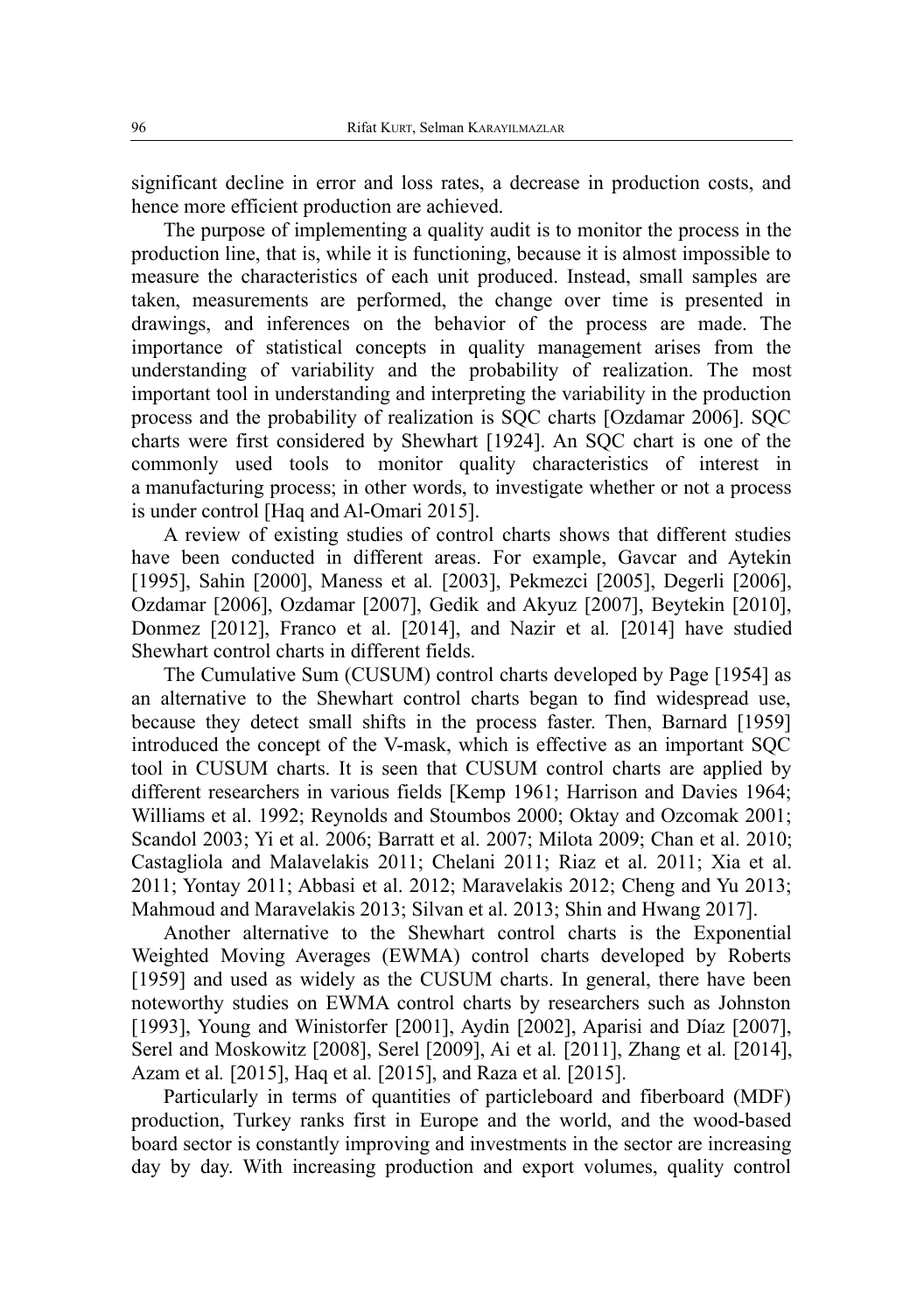becomes more important at every stage of the process, and many new investments are being made in this field [Istek et al. 2017].

Tensile strength is one of the characteristics that is constantly checked in all particleboard factories as part of quality control in production. Factors such as the method used, chip geometry and amount of glue affect the tensile strength, along with other mechanical properties. During production, the measured tensile strength has a significant effect on the determination of the most appropriate values for these factors [Guler 2015; Istek et al. 2019; Istek et al. 2020]. However, continuous control of mechanical properties such as tensile strength is an important first step in engineering design, especially in areas such as furniture production where particleboards are widely used. These measurements help to observe unexpected strength defects in the products beforehand, and can thus give an idea about actual conditions of usage and damage [Semple and Smith 2006; Efe and Kasal 2007].

In this study, the aim is to contribute to the quality control and quality development activities which constitute an important part of the production costs of enterprises, to minimize quality-related costs, and to ensure the more effective use of operational resources. In this context, control diagrams were prepared to determine and eliminate the factors causing poor quality in terms of the tensile strength values of particleboards.

#### **Materials and method**

In this study, to implement the necessary statistical techniques, a Turkish particleboard plant engaged in the production of raw and melamine-coated particleboard was selected. The study material consisted of the tensile strength values of boards taken from the plant over three months, from February to April 2016. In the specified date range, the facility underwent one complete maintenance, in the first week of April.

The first stage of the study was the process of obtaining data. For this purpose, samples were taken from the factory, which operated in three shifts per day for three months, following a sampling plan determined by the company. The boards from which the samples were taken were 18 mm in thickness, 630 kg/m<sup>3</sup> in density and 2100  $\times$  2800 mm in size, and were produced for internal applications (including furniture) under dry conditions; the sizes and parts of the samples used for the tests were determined following the TS EN 319 [1999] standard. Experimental samples were taken on a total of 6 boards (full length) per day for 42 different days, with at least 10 test pieces from each board. In this study, which was carried out in a commercial enterprise producing boards in accordance with European norms, sampling and conditioning processes were carried out by expert quality engineers in accordance with the standards. In this context, all test samples taken from the boards chosen among those in daily production were conditioned in a conditioning cabinet at  $65 \pm 5\%$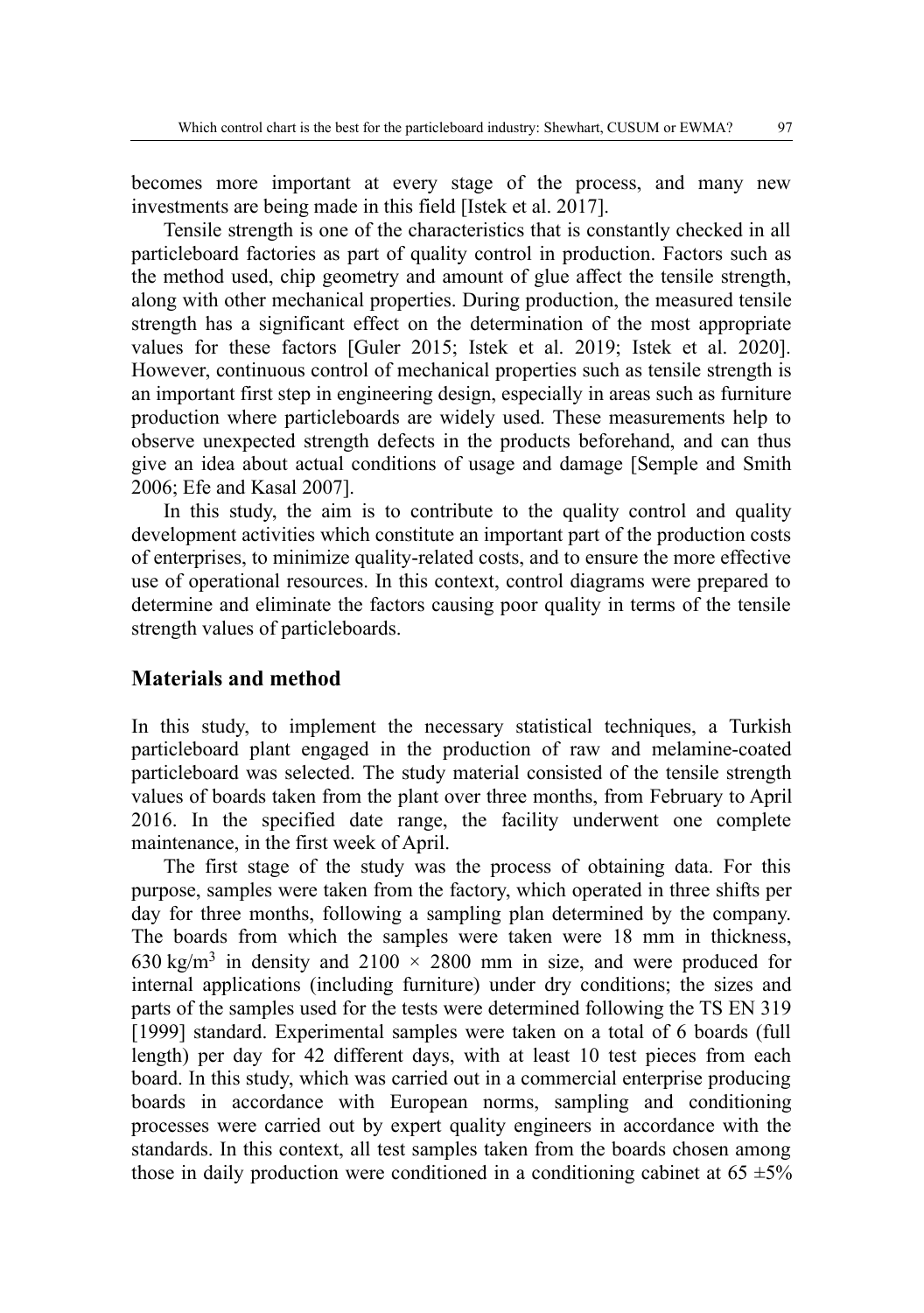relative humidity and at  $20 \pm 2^{\circ}$ C until they reached a constant mass. Thus, the samples were quickly made ready for the experiments. After the obtaining of samples, Shewhart, CUSUM and EWMA control charts were constructed and evaluated to improve the quality of the production process. MINITAB software was used to create control charts and perform statistical tests.

In the standard Shewhart control charts for the selected samples, arithmetic mean and range graphs were used together, and it was investigated whether any quality characteristics exceeded the control limits. The V-mask procedure was applied in the CUSUM control graphs used to detect small shifts in the mechanical properties of the boards, and  $0.5\sigma$  and  $1\sigma$  shifts in the process mean were determined. For this purpose, mean values were found for each sample size of 42 sampling periods, and cumulative totals of difference in target value deviations from sample values were determined. Then, these values were marked on the V-mask to investigate the positive and negative shifts from the target value in the process. A computer program was used for the preparation of the V-mask; nevertheless, the angle *θ* between the V-mask centerline and the arm was described separately for each deviation. EWMA diagrams, which are another alternative to Shewhart and CUSUM charts and are used to determine the desired level of the process at the desired time and to detect small deviations in the process average, were also created.

### **Shewhart, CUSUM and EWMA control charts**

#### **Shewhart control charts**

Shewhart control charts are the main tools of Statistical Quality Control. These graphs are useful both for measuring the precision of processes and for identifying transferable causes in industrial processes [Topalidou and Psarakis 2009]. Shewhart control charts are classified under two main headings, quantitative and qualitative [Isigicok 2012]:

- 1. Quantitative control charts
	- Arithmetic mean  $(\bar{x})$  and range  $(R)$  control charts
	- Arithmetic mean  $(\bar{x})$  and standard deviation (*s*) control charts
- 2. Qualitative control charts
	- *p* control chart
	- *np* control chart
	- *c* control chart
	- *u* control chart

In the study, quantitative control charts were used for measurable properties. Which of the quantitative control charts would be used was determined by the sample size. It is recommended to use  $(\bar{x}-R)$  control graphs if the sample size is less than 10, while  $(\bar{x}-s)$  control graphs are recommended if the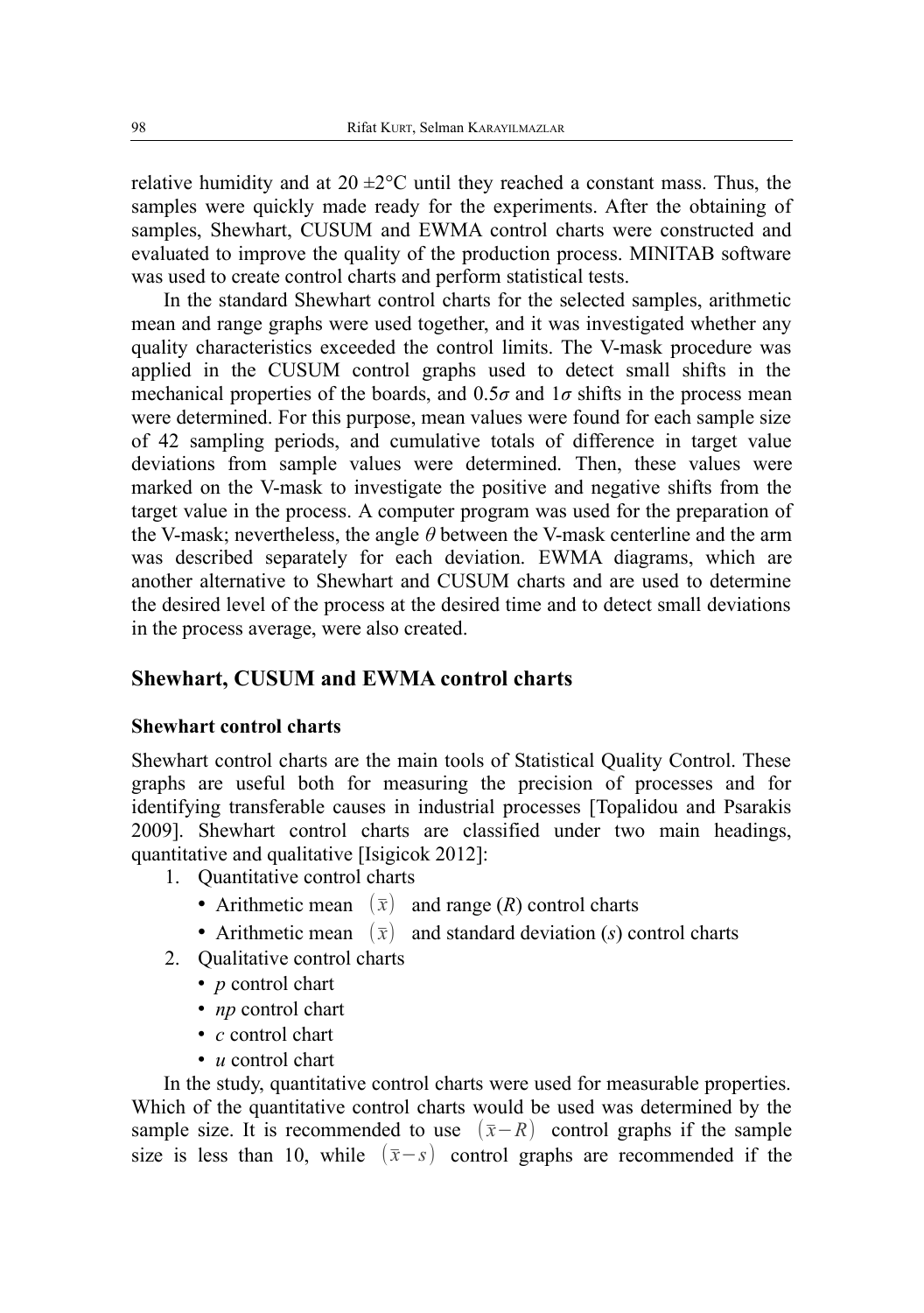sample size is 10 or over [Montgomery 1991]. Therefore, arithmetic mean  $(\bar{x})$  and range (*R*) control charts were used.

#### **–R control charts**

Suppose that *m* samples are available, each containing *n* observations of the quality characteristics. Let  $(\bar{x}_1, \bar{x}_2, ..., \bar{x}_m)$  be the average of each sample. The grand average of the process  $(\bar{\bar{x}})$  is

$$
\bar{\bar{x}} = \frac{\sum_{i=1}^{m} \bar{x}_i}{m} = \frac{\bar{x}_1 + \bar{x}_2 + \dots + \bar{x}_m}{m}
$$
(1)

Thus,  $\bar{x}$  is used as the centerline on the chart. If  $x_1, x_2, ..., x_m$  is a sample of size *n*, then the range of the sample is the difference between the largest and smallest observations, that is

$$
R = x_{\text{max}} - x_{\text{min}} \tag{2}
$$

Let  $R_1$ ,  $R_2$ , ...,  $R_m$  be the range of the *m* samples. The average range is

$$
\bar{R} = \frac{\sum_{i=1}^{m} R_i}{m} = \frac{R_1 + R_2 + \dots + R_m}{m}
$$
(3)

The random variable  $W = R/\sigma$  is called the relative range. The parameters of the distribution of *W* are functions of the sample size *n*. The mean of *W* is  $d_2$ . Consequently, an estimator of  $\sigma$  is  $\hat{\sigma} = \bar{R}/d_2$  [Montgomery 2005]. The upper control limits (UCL) and lower control limits (LCL) of the *x* chart are described as follows [Walpole and Myers 1989; Berenson et al. 1992]:

$$
UCL = \overline{\overline{x}} + A_2 \overline{R}
$$
  
\n
$$
CL = \overline{\overline{x}} - A_2 \overline{R}
$$
\n(4)

where  $A_2$  and  $A_2$  are functions of the sample size, and tables are given according to the sample size. The same approach is applied in the construction of *R* control charts. The centerline and control limits of the *R* charts are as follows:

$$
UCL = \overline{R} D_4
$$
  
CL =  $\overline{R}$  (5)  
LCL =  $\overline{R} D_3$ 

where  $D_4$  and  $D_3$  are functions of the sample size, and tables are given according to the sample size.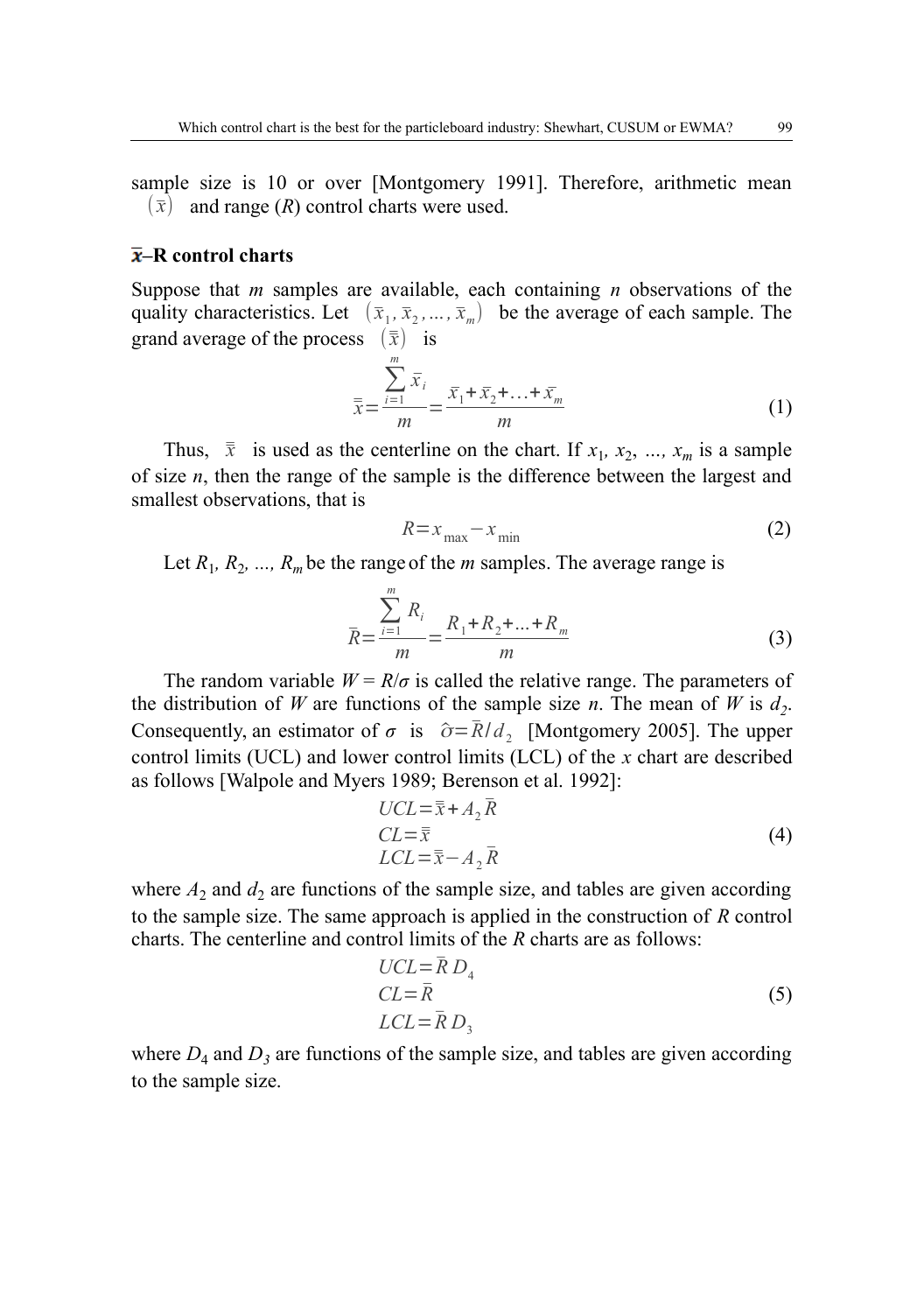#### **CUSUM control charts**

The Cumulative Sum (CUSUM) chart was first introduced by Page [1954], and it is a series of sequential operations based on probability ratios to detect the shift in a process [Healy 1987]. Page used CUSUM graphics to determine the defective and non-defective rates of a process and to keep its defective rate under control. Many studies have since been performed to develop CUSUM techniques. In 1959, Barnard introduced the concept of the V-mask, which can be applied to numeric data in CUSUM graphs, and this has been instrumental in making these graphs an SQC tool [Woodward and Goldsmith 1964; Oktay 1994].

CUSUM control charts display the cumulative sum of the deviations of sample averages from a specific target or standard value and the period in the coordinate system. CUSUM control charts are superior to Shewhart's because they combine information from several samples to determine small process shifts. This advantage is particularly effective in the case of sample volume  $n = 1$ . The structure of the points in the CUSUM graph is more effective than the control limits used in Shewhart graphics. Therefore, the central line and control limits are not calculated in a CUSUM graph [Sarkadi and Vincze 1974; Holmes 1996; Isigicok 2012].

CUSUM control charts are particularly effective in detecting small changes in the process average. Therefore, they have begun to find common usage as standard control charts. However, it is more appropriate to use standard control diagrams in case of large deviations in the process.

The CUSUM chart directly incorporates all of the information in the sequence of sample values by plotting the cumulative sums of the deviations of the sample values from a target value. For example, suppose that samples of size *n*  $\geq$  1 are collected, and  $\bar{x}_j$  is the average of the *j*th sample. Then if  $\mu_0$  is the target for the process mean, the cumulative sum control chart is formed by plotting the quantity

$$
S_i = \sum_{j=1}^i \left( \bar{x}_j - \mu_0 \right) \tag{6}
$$

against the sample number  $i$ .  $S_i$  is called the cumulative sum including the  $i$ th sample. Because they combine information from several samples, cumulative sum charts are more effective than Shewhart charts for detecting small process shifts [Montgomery 2005; Kasap 2006]. If the difference  $(\bar{x}_j - \mu_0)$  in the process average shows an increase, the CUSUM graph will show a positive trend, and if the process average decreases gradually, it will show a negative trend [Murdoch 1979].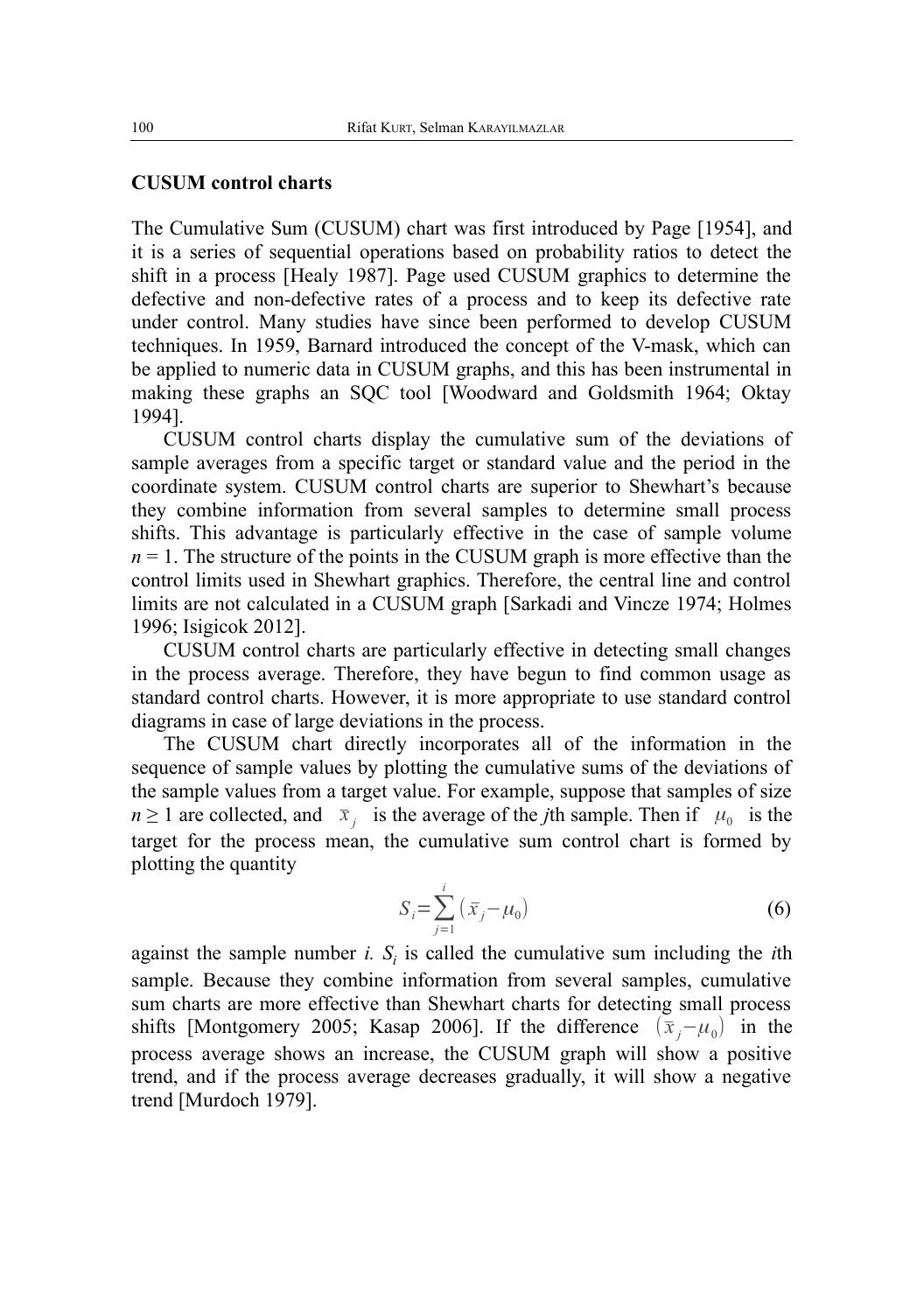#### **V-mask procedure**

In a process, positive and negative shifts from a targeted value may occur. In the CUSUM control graph, the V-mask technique, introduced by Barnard in 1959, was used for the first time to determine whether the shifts in the process average were out of control [Demir and Mirtagioglu 2016].

The V-mask is a method used as a complement to CUSUM graphics to detect out-of-control points. If the cumulative total values in the CUSUM chart are between the arms of the V-mask, it can be said that the process is under control, and if the values are outside the arms of the V-mask, the process is out of control [Oktay and Ozcomak 2001].

The V-mask is applied to successive values of the CUSUM statistics,

$$
S_i = (x_i - \mu_0) + S_{i-1}
$$
 (7)

A typical V-mask is shown in Figure 1 [Montgomery 2005; Kurt 2018].



#### **Fig. 1. A typical V-mask**

In general use, the V-mask is applied to each new point that is graphed. In other words, the mask is rearranged in every new sample. The performance of the V-mask is determined by the distance *d* and the angle *θ* [Colak 2007]. The V-mask parameters are calculated according to equation (8) and equation (9) if the value of  $\beta$  is too small to be ignored [Montgomery 2005]:

$$
d = -2\frac{\ln \alpha}{\delta^2} \tag{8}
$$

and

$$
\theta = \tan^{-1}\left(\frac{\Delta}{2A}\right) \tag{9}
$$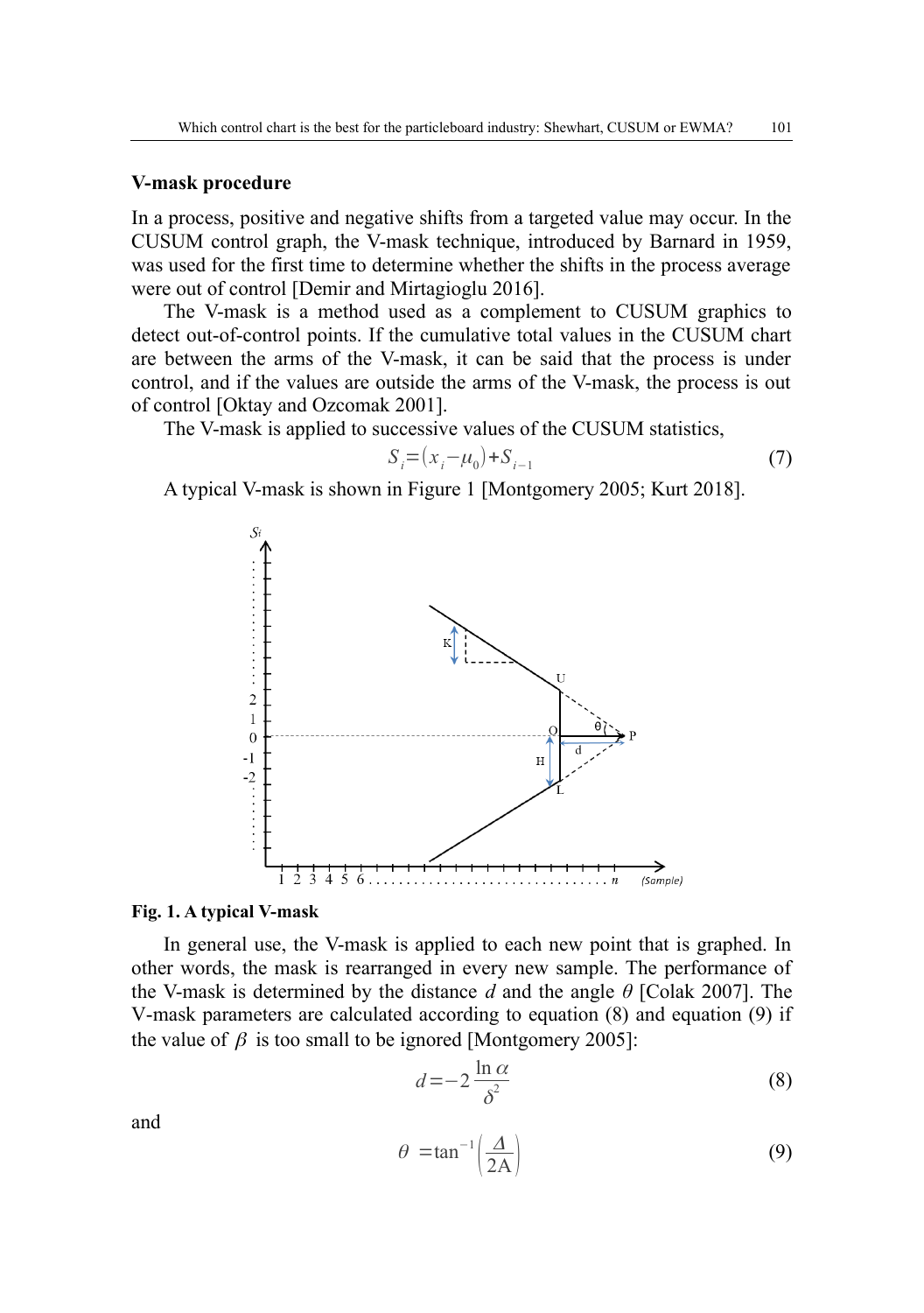The definitions of the symbols used in the above equations and in other equations used in the calculation are as follows.

*α*: The greatest allowable probability of a signal when the process mean is on target (a false alarm).

*β*: The probability of not detecting a shift of size *δ*.

*Δ*: The shifts in the process average <sup>Δ</sup>=*k*⋅σ.

*A*: A scale factor, the corresponding value on the vertical axis to a length of 1 unit on the horizontal axis. The value A varies from  $\sigma_x$  to  $2\sigma_{\overline{x}}$  and it is preferred to take this value as  $2\sigma_{\overline{x}}$ .

*δ*: The smallest amount of shift at the process level to be investigated  $(\Delta = \delta \cdot \sigma_{\bar{x}}).$ 

$$
\sigma_{\overline{x}}
$$
: Standard error for sample averages  $\left(\sigma_{\overline{x}} = \frac{\sigma}{\sqrt{n-1}}\right)$ .

*h*: The value that gives the decision interval when multiplied by the sample statistic  $(H = h \cdot \sigma_{\bar{x}})$ .

*H*: The decision range of the procedure with the length OU or OL.

*k*: The value that gives the slope of the V-mask arms when multiplied by the sample statistic  $(K = k \cdot \sigma_{\overline{x}})$ .

*K*: The slope of the V-mask arms.

*d*: The value of the length OP.

*θ*: The angle between the centerline and the arm [Kartal 1999; Demir 2008].

### **EWMA control charts**

EWMA (Exponential Weighted Moving Averages) control charts, which are also called geometric moving average diagrams, were first introduced by Roberts [1959]. Roberts' studies were followed by those of Hunter [1986], Crowder [1987] and Lucas and Saccucci [1990]. The decision in the EWMA control technique depends on the EWMA statistic, which gives weight to old observations [Testik 1999].

While the performance of the EWMA control chart is very similar to the CUSUM control graph, its creation and implementation are easier than in the CUSUM case. The EWMA control chart can be graphed as easily as Shewhart's. Therefore, it is a good alternative to Shewhart control diagrams to detect small shifts in the process. In some cases, EWMA can also be used to predict the next observation [Ege 2000].

The EWMA estimation value is calculated as follows:

$$
z_i = \lambda \bar{x}_i + (1 - \lambda) z_{i-1}
$$
  
\n
$$
z_{i-1} = \lambda \bar{x}_{i-1} + (1 - \lambda) z_{i-2}
$$
\n(10)

 $0 < \lambda < 1$  is a constant, and the starting value (required with the first sample at  $i = 1$ ) is the process target. As this value gets closer to 1, the weight of the last observation value increases; as it gets closer to 0, the weights of the old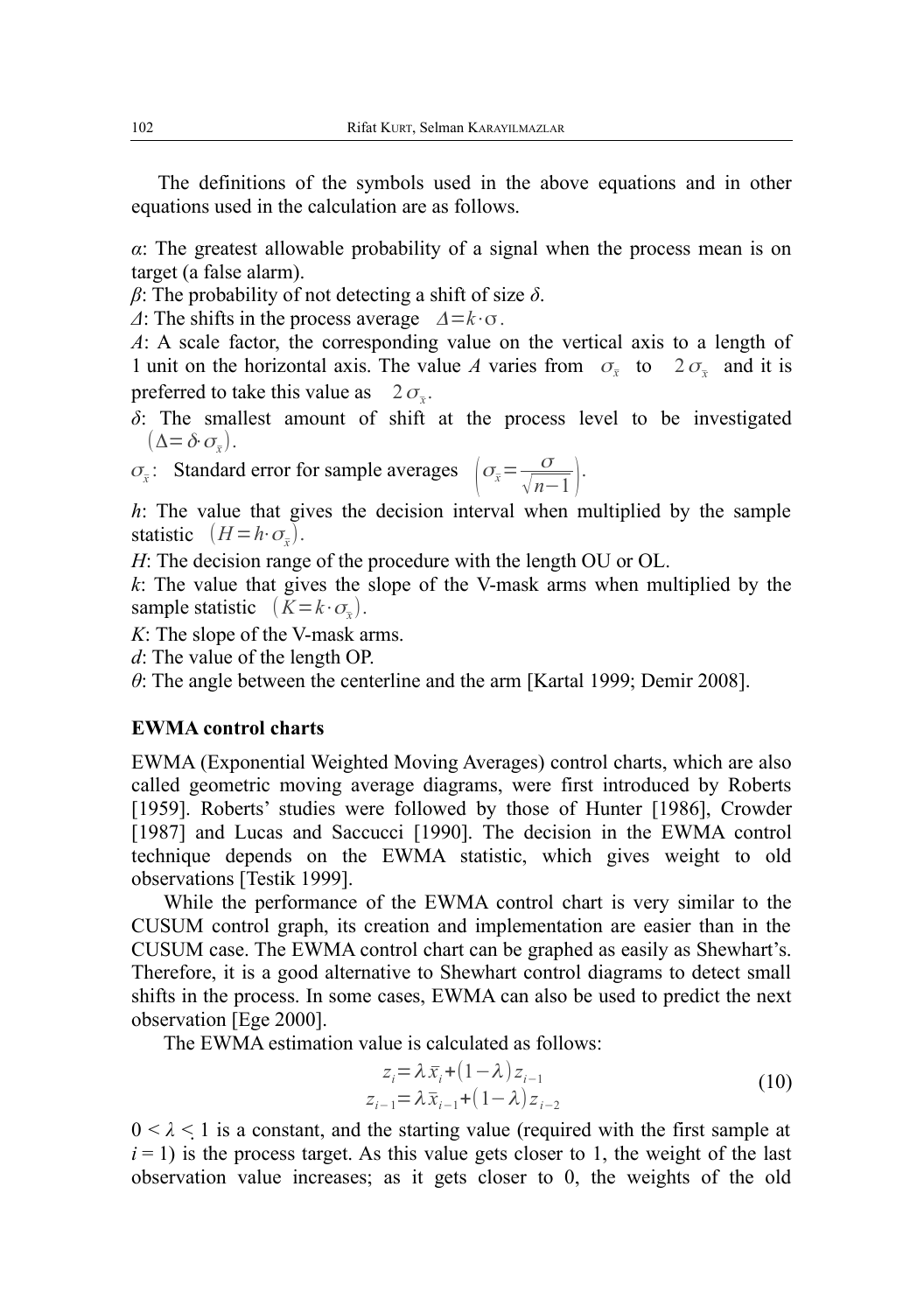observation values increase. In general, values of *λ* in the interval  $0.05 < \lambda < 0.25$  work well in practice, with  $\lambda = 0.005$ -0.10-0.20 being popular choices in the literature. A good rule of thumb is to use smaller values of  $\lambda$  to detect smaller shifts [Montgomery 2005].

The control limits of the EWMA control chart are as follows:

$$
UCL = \overline{\overline{x}} + L \sigma \sqrt{\frac{\lambda}{(2-\lambda)} [1 - (1-\lambda)^{2i}]}
$$
  
\n
$$
CL = \overline{\overline{x}}
$$
  
\n
$$
LCL = \overline{x} - L \sigma \sqrt{\frac{\lambda}{(2-\lambda)} [1 - (1-\lambda)^{2i}]}
$$
\n(11)

where *L* is the size of the control limits, and this seems to work well at the commonly used  $3\sigma$  levels [Montgomery 2005].

### **Results**

#### **Shewhart control chart results**

To set up arithmetic mean and range graphs of Shewhart control charts, the central values of  $\bar{x}$  and *R* graphs were found. The central value of the *R* graph was obtained as follows:

$$
\overline{R} = \frac{\sum_{i=1}^{m} R_i}{m} = \frac{4.187377}{42} = 0.0997
$$

Since the sample sizes were 6, the table values of  $D_3$  and  $D_4$  were determined as  $D_3 = 0$ ,  $D_4 = 2.004$ . Thus, the control limits of the *R* graph were obtained as follows:

$$
UCL = \bar{R} D_4 = 0.0997 \cdot 2.004 = 0.1998
$$
  
CL =  $\bar{R} = 0.0997$   
LCL =  $\bar{R} D_3 = 0.0997 \cdot 0 = 0$ 

The central value of the graph of  $\bar{x}$  was

$$
\bar{x} = \frac{\sum_{i=1} \bar{x}_i}{m} = \frac{18.46233}{42} = 0.439579
$$

The A<sub>2</sub> table value was 0.483, and the control limits of the  $\bar{x}$  graph were obtained as follows:

$$
UCL = \bar{x} + A_2 \bar{R} = 0.439579 + 0.483 \cdot 0.0997 = 0.4878
$$
  
CL =  $\bar{x}$  = 0.439579  
LCL =  $\bar{x} - A_2 \bar{R}$  = 0.439579 - 0.483 \cdot 0.0997 = 0 = 0.3914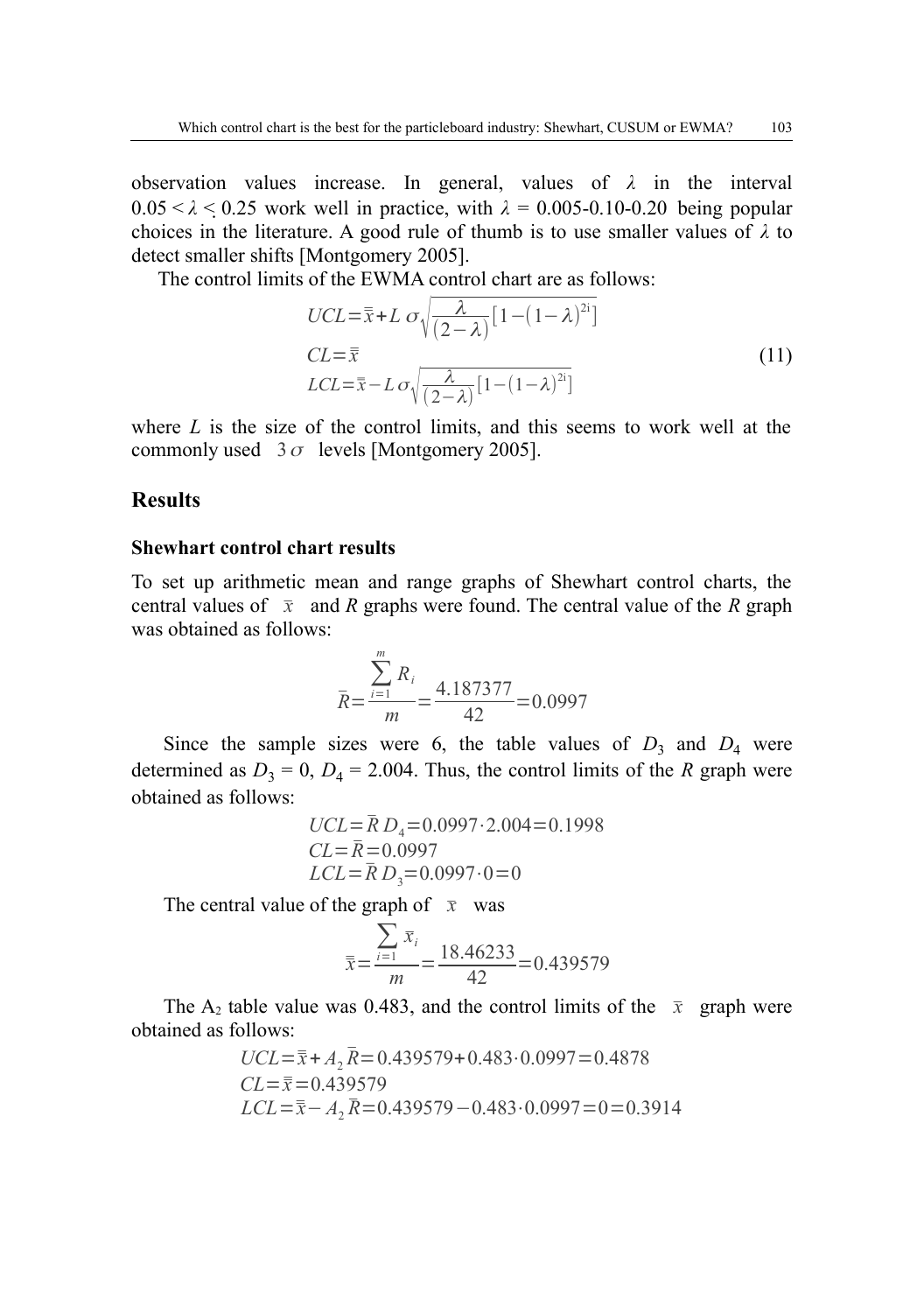

Fig. 2.  $\bar{x}$  and *R* control graphs of tensile strength values

In Figure 2, *x* and *R* control graphs of tensile strength values are given. When the graph is examined, it is seen that the *x* graph gives an out-of-control signal. Furthermore, the values are not only distributed on the middle line, but they also display an unstable trend. If the points 7, 24 and 25 on the *x* graph exceed the lower control limits, the process is out of control. Similarly, it is seen that values of 34, 35, 37 and 38 exceed the upper control limits in the *x* graph. Since this is seen as a desirable result for the production facility, no consideration has been given to it. When the *R* graph is examined, it is seen that there is no value overflowing out of control; the measured values fluctuate around the central value.

#### **CUSUM control chart results**

To determine whether the CUSUM values were out of control, the parameters of the V-mask to be plotted were found. The V-mask was drawn utilizing a computer program based on the parameters *h*, which is a measure of the decision range, and *k*, which is known as the reference value. The values of *h* and  $k$  were taken as 4 and  $\frac{1}{2}$ , respectively, due to the widespread use of these values in the literature and their high ARL performances. CUSUM control graphs showing  $0.5\sigma$  and  $1\sigma$  separations of the tensile strength values of the boards were prepared.

In Table 1, measurement values of tensile strength, sample means, deviations from the sample means and cumulative CUSUM values calculated according to these values are given.

The parameters of the CUSUM control graph can be calculated using equations (6) and (7). Below is the calculation of  $S_i$  values for the first two samples.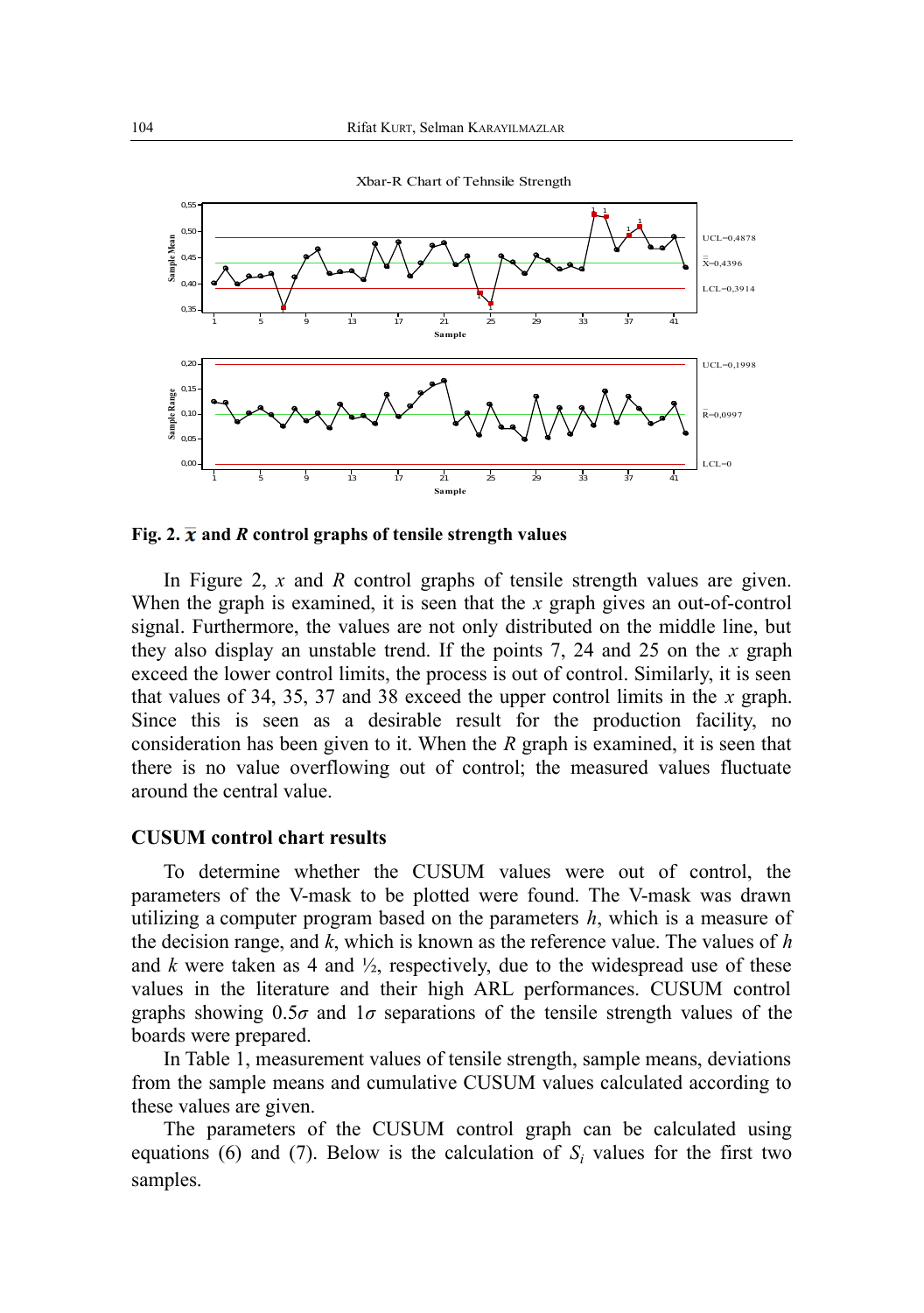| N <sub>0</sub>                       | $\overline{x}_i$ | $\overline{x}_i - \overline{\overline{x}}$ | $S_i$     | N <sub>0</sub> | $\overline{x}_i$ | $\overline{x}_i - \overline{\overline{x}}$ | $S_i$     |  |  |  |
|--------------------------------------|------------------|--------------------------------------------|-----------|----------------|------------------|--------------------------------------------|-----------|--|--|--|
| 1                                    | 0.3996           | $-0.0400$                                  | $-0.0400$ | 22             | 0.4336           | $-0.0060$                                  | $-0.2543$ |  |  |  |
| $\mathbf{2}$                         | 0.4273           | $-0.0123$                                  | $-0.0522$ | 23             | 0.4512           | 0.0116                                     | $-0.2427$ |  |  |  |
| 3                                    | 0.3975           | $-0.0421$                                  | $-0.0944$ | 24             | 0.3825           | $-0.0571$                                  | $-0.2999$ |  |  |  |
| $\overline{\bf{4}}$                  | 0.4120           | $-0.0276$                                  | $-0.1219$ | 25             | 0.3617           | $-0.0779$                                  | $-0.3778$ |  |  |  |
| 5                                    | 0.4123           | $-0.0273$                                  | $-0.1492$ | 26             | 0.4497           | 0.0102                                     | $-0.3676$ |  |  |  |
| 6                                    | 0.4179           | $-0.0217$                                  | $-0.1709$ | 27             | 0.4380           | $-0.0016$                                  | $-0.3692$ |  |  |  |
| 7                                    | 0.3545           | $-0.0851$                                  | $-0.2560$ | 28             | 0.4178           | $-0.0218$                                  | $-0.3909$ |  |  |  |
| 8                                    | 0.4100           | $-0.0296$                                  | $-0.2856$ | 29             | 0.4520           | 0.0125                                     | $-0.3785$ |  |  |  |
| 9                                    | 0.4486           | 0.0090                                     | $-0.2766$ | 30             | 0.4424           | 0.0028                                     | $-0.3756$ |  |  |  |
| 10                                   | 0.4636           | 0.0241                                     | $-0.2525$ | 31             | 0.4250           | $-0.0146$                                  | $-0.3903$ |  |  |  |
| 11                                   | 0.4164           | $-0.0232$                                  | $-0.2757$ | 32             | 0.4336           | $-0.0060$                                  | $-0.3963$ |  |  |  |
| 12                                   | 0.4208           | $-0.0187$                                  | $-0.2945$ | 33             | 0.4250           | $-0.0146$                                  | $-0.4109$ |  |  |  |
| 13                                   | 0.4229           | $-0.0166$                                  | $-0.3111$ | 34             | 0.5300           | 0.0904                                     | $-0.3205$ |  |  |  |
| 14                                   | 0.4050           | $-0.0346$                                  | $-0.3457$ | 35             | 0.5268           | 0.0872                                     | $-0.2333$ |  |  |  |
| 15                                   | 0.4737           | 0.0341                                     | $-0.3116$ | 36             | 0.4628           | 0.0232                                     | $-0.2101$ |  |  |  |
| 16                                   | 0.4297           | $-0.0099$                                  | $-0.3215$ | 37             | 0.4921           | 0.0525                                     | $-0.1575$ |  |  |  |
| 17                                   | 0.4771           | 0.0375                                     | $-0.2839$ | 38             | 0.5072           | 0.0676                                     | $-0.0900$ |  |  |  |
| 18                                   | 0.4125           | $-0.0271$                                  | $-0.3110$ | 39             | 0.4664           | 0.0268                                     | $-0.0631$ |  |  |  |
| 19                                   | 0.4363           | $-0.0033$                                  | $-0.3143$ | 40             | 0.4661           | 0.0265                                     | $-0.0366$ |  |  |  |
| 20                                   | 0.4695           | 0.0300                                     | $-0.2844$ | 41             | 0.4873           | 0.0477                                     | 0.0111    |  |  |  |
| 21                                   | 0.4757           | 0.0361                                     | $-0.2483$ | 42             | 0.4285           | $-0.0111$                                  | 0.0000    |  |  |  |
| $\overline{\overline{x}}$ = 0.439579 |                  |                                            |           |                |                  |                                            |           |  |  |  |

**Table 1. CUSUM values calculated for tensile strength**

$$
S_1 = \sum_{j=1}^{i} (0.399624 - 0.439575) = -0.03996
$$
  
\n
$$
S_2 = (0.427306 - 0.439575) + (-0.03996) = -0.05223
$$

If the standard deviation of  $\bar{x}_i$  is indicated by  $\sigma_{\bar{x}}$ , if  $\alpha$  and  $\beta$  are kept at the levels  $\alpha = 0.01$  and  $\beta = 0.01$  as commonly used in the literature, and *d* is taken as  $d_2$  = 2.534 with the help of the table, the parameters giving the slope of the V-mask arms are found by the following equations:

$$
\overline{R} = \frac{\sum_{i=1}^{n} R_i}{m} = \frac{4.187377}{42} = 0.0997
$$

$$
\sigma = \frac{\overline{R}}{d_2} = \frac{0.0997}{2.534} = 0.03934
$$

To find 0.5*σ* shifts, the value *∆* is calculated as follows:  $\Delta = k \sigma = 0.5 \cdot (0.03934) = 0.0197$ 

*m*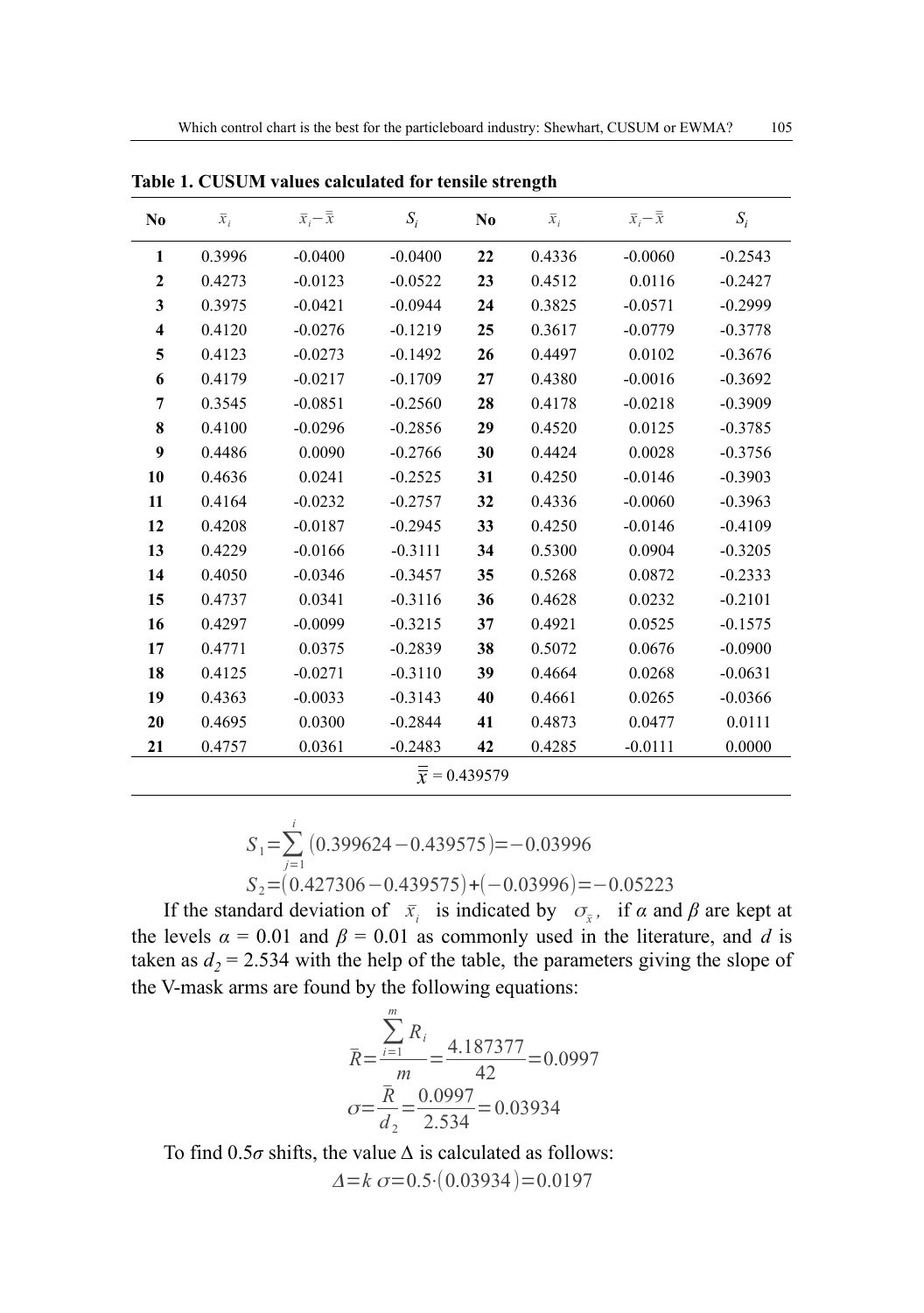To determine the length *d* between the end of the V-mask and the sample point to be placed on the V-mask, the values  $\sigma_{\bar{x}}$  and  $\delta^2$  must be found. Thus, the standard error of the distribution is

$$
\sigma_{\bar{x}} = \frac{\sigma}{\sqrt{n-1}} = \frac{0.03934}{\sqrt{5}} = 0.01759
$$

The value of  $\delta^2$  is obtained as follows:

$$
\delta^2 = \left(\frac{\Delta}{\sigma_{\bar{x}}}\right)^2 = \left(\frac{0.0197}{0.01759}\right)^2 = 1.254
$$

The length *d* is

$$
d = -2\frac{\ln \alpha}{\delta^2} = -2\frac{\ln 0.01}{1.254} = 7.345
$$

Also required is the angle  $\theta$  made by the V-mask with the horizontal axis. To find this angle, in addition to the information above, *A* must be known. The value of *A* is found as follows:

$$
A=2 \sigma_{\bar{x}}=2\cdot(0.01759)=0.03519
$$

Thus, the angle  $\theta$  can be determined as follows:

$$
\theta = \tan^{-1}\left(\frac{\Delta}{2A}\right) = \tan^{-1}\left(\frac{0.0197}{2 \cdot (0.03519)}\right) = 15.637^{\circ}
$$

This shows the angle that the V-mask makes with the length *d* of the upper and lower arms.

In Figure 3a, the V-mask CUSUM graph is presented, indicating that the  $0.5\sigma$  separations of the tensile strength are out of control. When the graph is examined, it is seen that the CUSUM control chart shows a negative trend, that is, the process average decreases and then resets. Moreover, when the V-mask is placed on sample 42, it is found that samples 19 and 24-37 are out of control. This means that the process average has changed over time. The control graph in Figure 3b was obtained by placing the V-mask on the sample giving the first outof-control signal, to determine after which sample the process average changed or went out of control. When the V-mask is placed on sample 7 (Fig. 3b), it is seen that the process is out of control from the first sample, that is, the process average changed starting from the first sample.

To find 1*σ* shifts in the process average, the value *∆* was calculated as follows:

$$
\Delta = k \sigma = 1 \cdot (0.03934) = 0.03934
$$

Since the standard error of the distribution was set to 0.01759 in the previous V-mask,  $\delta^2$  was found as follows:

$$
\delta^2 = \left(\frac{\Delta}{\sigma_{\bar{x}}}\right)^2 = \left(\frac{0.03934}{0.01759}\right)^2 = 5
$$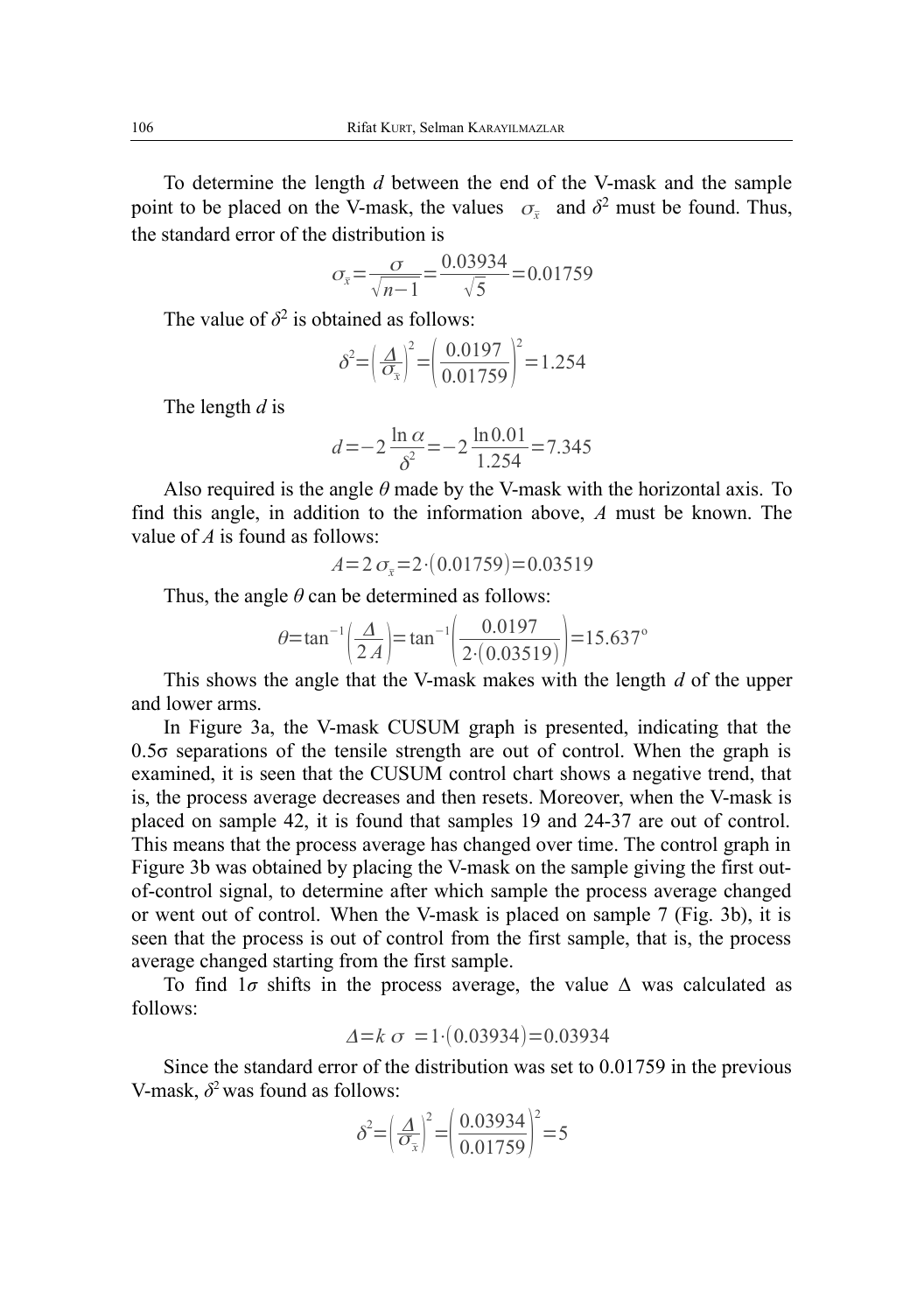



a. CUSUM control chart detecting the 0.5*σ* shifts

b. CUSUM control chart obtained by placing the V mask on the sample that gives the first out of control signal (for 0.5*σ* shifts)

### **Fig. 3. V-mask graphics for 0.5σ shifts**

The length *d* is

$$
d = -2\frac{\ln \alpha}{\delta^2} = -2\frac{\ln 0.01}{5} = 1.842
$$

Since the value *A* was calculated as 0.03519 in the previous calculation, the angle *θ* between the V-mask arms and the length *d* was obtained as follows:

$$
\theta = \tan^{-1}\left(\frac{\Delta}{2A}\right) = \tan^{-1}\left(\frac{0.03934}{2 \cdot (0.03519)}\right) = 29.20^{\circ}
$$

Figure 4a shows the V-mask prepared to find  $1\sigma$  separations in the tensile strength values. When the graph is analyzed, it is seen that the  $1\sigma$  signal is out of control. Samples 31-34 were out of control when the V-mask was placed on the last sample taken. To determine from which sample the process average changes,





a. CUSUM control chart detecting the 1*σ* shifts

#### b. CUSUM control chart obtained by placing the V mask on the sample that gives the first out of control signal (for 1*σ* shifts)

#### **Fig. 4. V-mask graphics for 1σ shifts**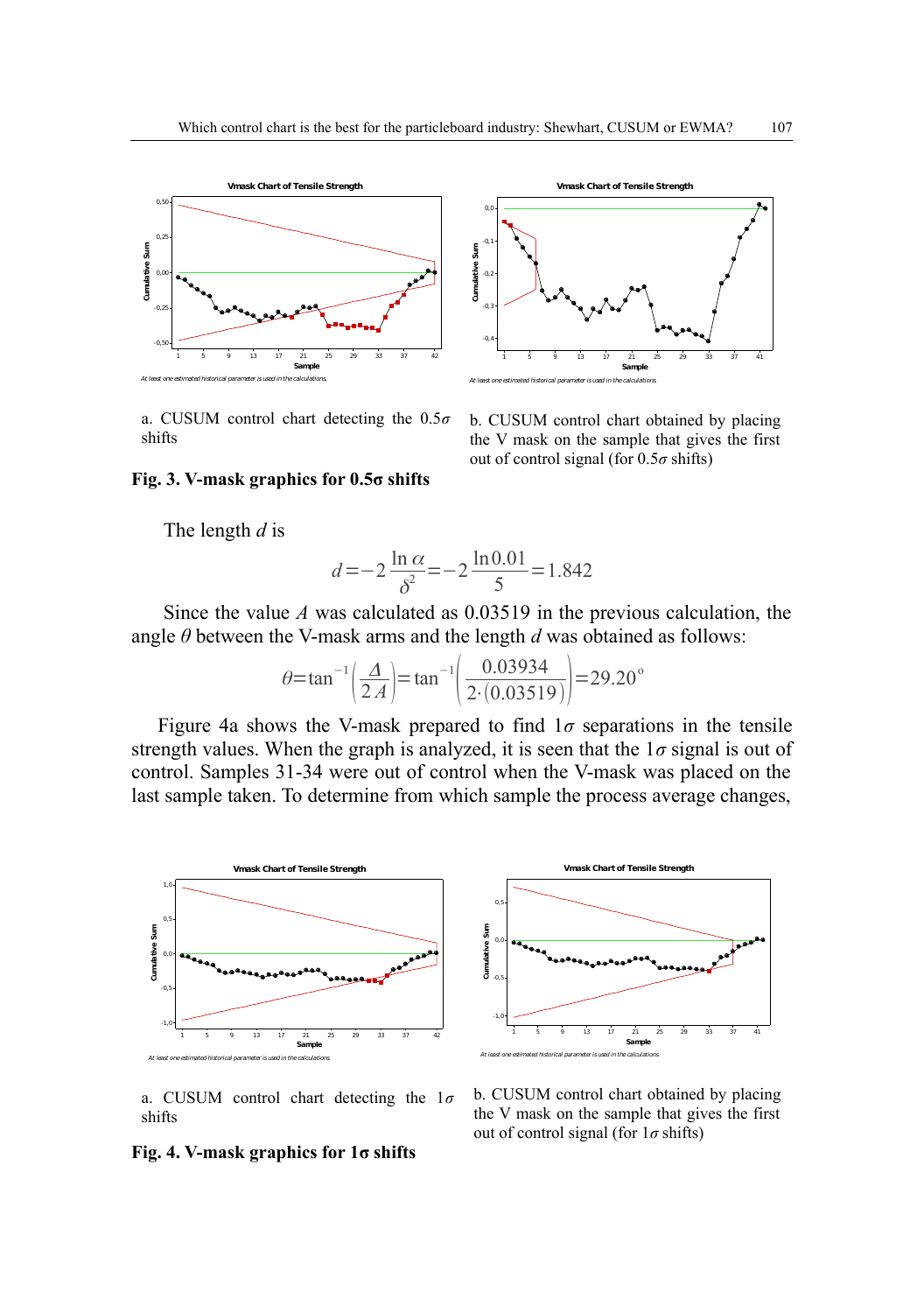the V-mask is placed in the sample giving the first out-of-control signal (Fig. 4b); it is seen that sample 33 is out of control. This shows that the process average changed from sample 33. At the same time, the outside point is located outside the lower arm of the V-mask, indicating that the process average tends to shift upwards. That is to say, there is an increase in average tensile strength values starting from sample 33.

### **EWMA control chart results**

In this study, the most suitable  $\lambda$  value was found to be 0.1, and the L value was found as 3 in determining the EWMA values of tensile strength. For the first sample mean (0.399624), the EWMA value was determined as follows:

$$
z_1 = \lambda x_1 + (1 - \lambda) z_0 = 0.1 \cdot (0.399624) + (1 - 0.1) \cdot (0.439579) = 0.43558
$$

The first point, 0.43558, was marked on the EWMA control plot. The EWMA value to be calculated for the second sample average (0.427306) was obtained as follows:

$$
z_2 = \lambda x_2 + (1 - \lambda) z_1 = 0.1 \cdot (0.427306) + (1 - 0.1) \cdot (0.43558) = 0.43475
$$

For all the remaining EWMA values  $(i = 1$  to 42), the calculations were performed similarly and processed on the graph. In the study, these values were calculated only for the first two samples. Other calculation results are given in Table 2.

After the determination of EWMA values, equation (11) was used to determine the control limits of these values. Using the formula, the UCL value at  $i = 1$  is

$$
UCL = 0.439579 + 3 \cdot (0.03934) \sqrt{\frac{0.1}{(2 - 0.1)} [1 - (1 - 0.1)^{2(1)}]} = 0.451381
$$

The LCL value at the same time is

$$
LCL = 0.439579 - 3 \cdot (0.03934) \sqrt{\frac{0.1}{(2 - 0.1)} [1 - (1 - 0.1)^{2(1)}]} = 0.427777
$$

The control limits of the second sample are given below:

$$
UCL = 0.439579 + 3 \cdot (0.03934) \sqrt{\frac{0.1}{(2 - 0.1)} [1 - (1 - 0.1)^{2(2)}]} = 0.455457
$$
  
ADS = 0.439579 - 3 \cdot (0.03934) \sqrt{\frac{0.1}{(2 - 0.1)} [1 - (1 - 0.1)^{2(2)}]} = 0.423701

The control limits calculated for other times are presented in Table 2.

By transferring the control limits and EWMA values in Table 2 to the control graph, the EWMA chart of tensile strength in Figure 5 was obtained. In EWMA graphs, the upper and lower control limits generally remain constant after a point, and from this point onwards they take maximum and minimum values.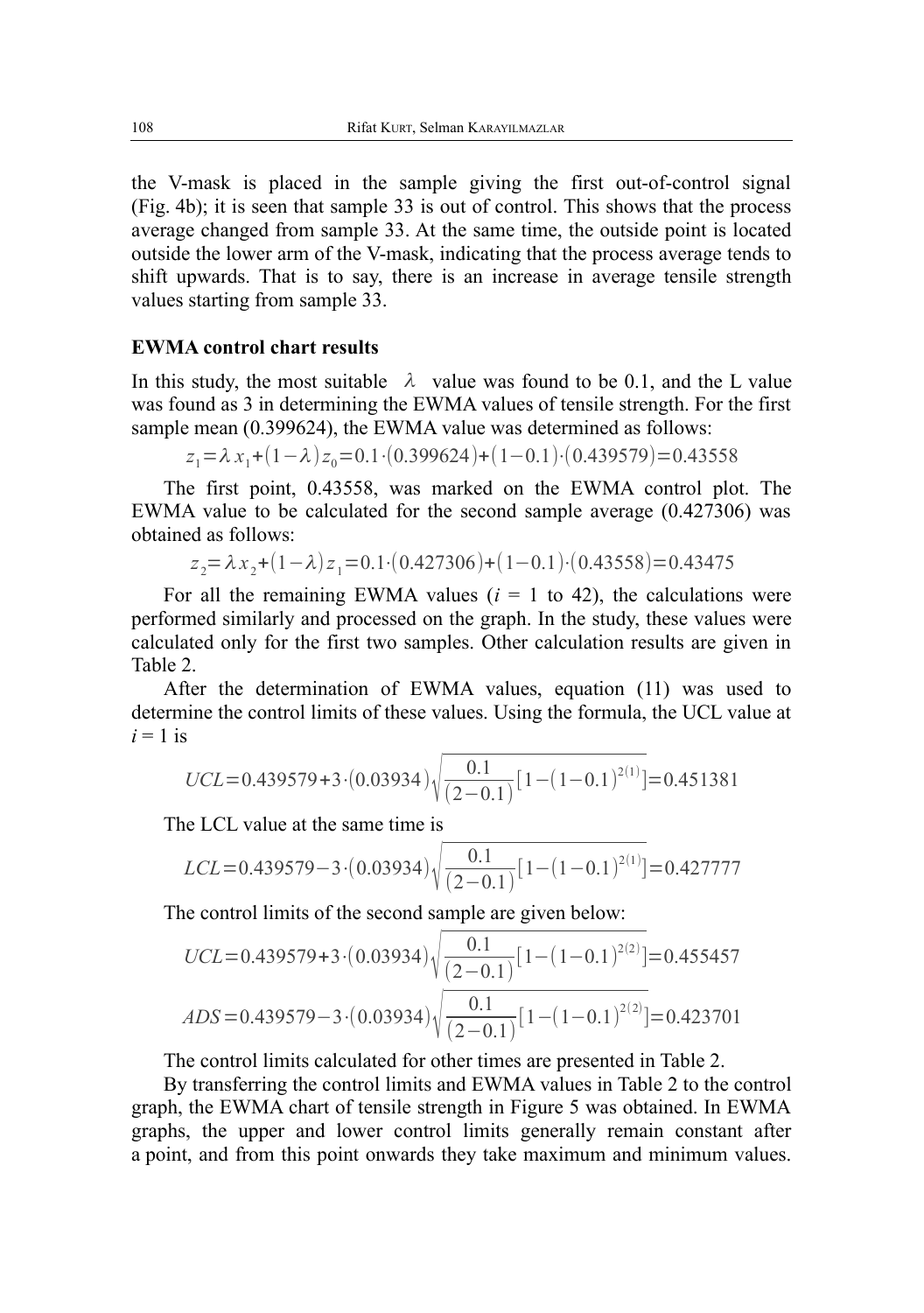|                         |                          |                        | $\bar{\bar{x}} = 0.439579$ |            | $\sigma = 0.03934$ |                          | $\lambda = 0.1$ |                |            |
|-------------------------|--------------------------|------------------------|----------------------------|------------|--------------------|--------------------------|-----------------|----------------|------------|
| $\dot{i}$               | $\overline{\mathcal{X}}$ | <b>EWMA</b><br>$(z_i)$ | Control limits             |            | i                  | $\overline{\mathcal{X}}$ | <b>EWMA</b>     | Control limits |            |
|                         |                          |                        | <b>LCL</b>                 | <b>UCL</b> |                    |                          | $(z_i)$         | LCL            | <b>UCL</b> |
| 1                       | 0.39962                  | 0.43558                | 0.42778                    | 0.45138    | 22                 | 0.43356                  | 0.43849         | 0.41264        | 0.46652    |
| $\boldsymbol{2}$        | 0.42731                  | 0.43476                | 0.42370                    | 0.45546    | 23                 | 0.45115                  | 0.43976         | 0.41261        | 0.46655    |
| 3                       | 0.39745                  | 0.43103                | 0.42105                    | 0.45811    | 24                 | 0.38246                  | 0.43403         | 0.41259        | 0.46657    |
| $\overline{\mathbf{4}}$ | 0.41199                  | 0.42912                | 0.41915                    | 0.46001    | 25                 | 0.36167                  | 0.42679         | 0.41257        | 0.46659    |
| 5                       | 0.41230                  | 0.42744                | 0.41773                    | 0.46143    | 26                 | 0.44975                  | 0.42909         | 0.41256        | 0.46660    |
| 6                       | 0.41791                  | 0.42649                | 0.41664                    | 0.46252    | 27                 | 0.43799                  | 0.42998         | 0.41255        | 0.46661    |
| 7                       | 0.35446                  | 0.41928                | 0.41580                    | 0.46336    | 28                 | 0.41782                  | 0.42876         | 0.41254        | 0.46662    |
| 8                       | 0.41000                  | 0.41836                | 0.41514                    | 0.46402    | 29                 | 0.45205                  | 0.43109         | 0.41253        | 0.46663    |
| 9                       | 0.44859                  | 0.42138                | 0.41462                    | 0.46454    | 30                 | 0.44242                  | 0.43222         | 0.41253        | 0.46663    |
| 10                      | 0.46365                  | 0.42561                | 0.41420                    | 0.46496    | 31                 | 0.42496                  | 0.43150         | 0.41252        | 0.46664    |
| 11                      | 0.41638                  | 0.42468                | 0.41387                    | 0.46529    | 32                 | 0.43357                  | 0.43170         | 0.41252        | 0.46664    |
| 12                      | 0.42084                  | 0.42430                | 0.41361                    | 0.46555    | 33                 | 0.42496                  | 0.43103         | 0.41252        | 0.46664    |
| 13                      | 0.42294                  | 0.42416                | 0.41339                    | 0.46577    | 34                 | 0.52997                  | 0.44092         | 0.41251        | 0.46664    |
| 14                      | 0.40502                  | 0.42225                | 0.41322                    | 0.46594    | 35                 | 0.52680                  | 0.44951         | 0.41251        | 0.46665    |
| 15                      | 0.47367                  | 0.42739                | 0.41308                    | 0.46608    | 36                 | 0.46281                  | 0.45084         | 0.41251        | 0.46665    |
| 16                      | 0.42966                  | 0.42762                | 0.41297                    | 0.46619    | 37                 | 0.49209                  | 0.45497         | 0.41251        | 0.46665    |
| 17                      | 0.47712                  | 0.43257                | 0.41288                    | 0.46628    | 38                 | 0.50716                  | 0.46019         | 0.41251        | 0.46665    |
| 18                      | 0.41248                  | 0.43056                | 0.41281                    | 0.46635    | 39                 | 0.46643                  | 0.46081         | 0.41251        | 0.46665    |
| 19                      | 0.43630                  | 0.43113                | 0.41275                    | 0.46641    | 40                 | 0.46609                  | 0.46134         | 0.41251        | 0.46665    |
| 20                      | 0.46954                  | 0.43497                | 0.41270                    | 0.46645    | 41                 | 0.48726                  | 0.46393         | 0.41251        | 0.46665    |
| 21                      | 0.47565                  | 0.43904                | 0.41267                    | 0.46649    | 42                 | 0.42851                  | 0.46039         | 0.41251        | 0.46665    |

**Table 2. EWMA values and EWMA control limits for tensile strength**

When Figure 5 is examined, it is seen that the EWMA values of the tensile strength are within the control limits. However, the exponential weighted moving averages of tensile strength are quite volatile. In particular, it is observed that the tensile strength values decrease and reach the lowest limit at the 8th sample. They start to increase from the 33rd sample and reach the highest value at the 41st sample.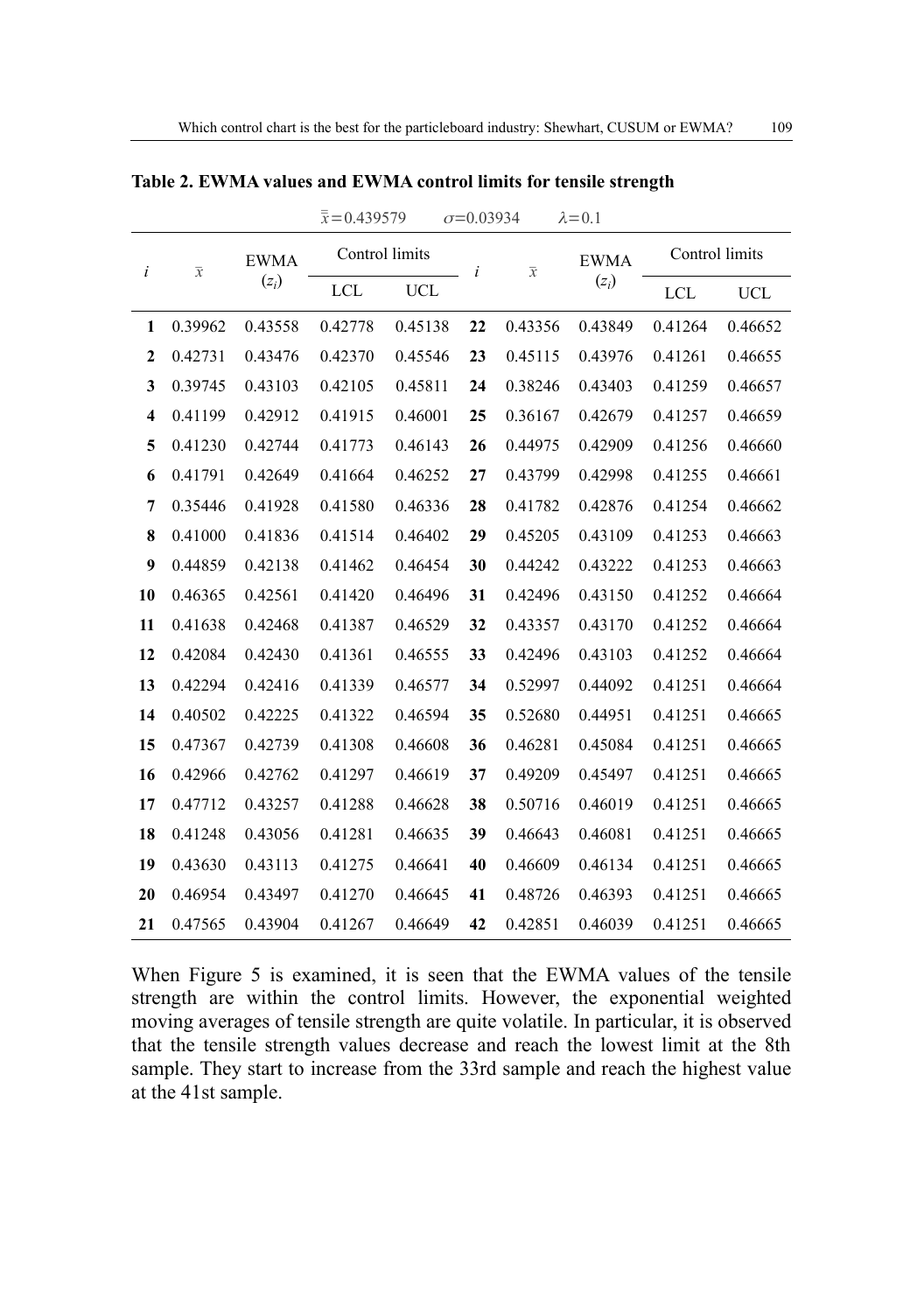

**Fig. 5. EWMA control chart of tensile strength**

#### **Conclusion and recommendation**

In the study, in total,  $42 \times 6$  samples for determination of the mechanical properties of particleboards were taken from a particleboard factory from February to April, and Shewhart, CUSUM and EWMA control diagrams were prepared. The results obtained are summarized below.

When the Shewhart control charts of the tensile strength values were examined, it was found that there were no problems in the *R* chart because the samples remained within the control limits, and that the samples were mutually compatible. However, in the *x* chart, samples 7, 24 and 25 exceeded LCL, and samples 34, 35, 37 and 38 exceeded UCL, which indicated that the process mean was not at a constant level and was out of control. Since the tensile strength value exceeding UCL was a desired situation for the production facility, it was not emphasized. The special causes of the values exceeding LCL were investigated with the company's quality control team, and it was discovered that the low resistance in sample 7 was due to the low-pressure temperature in that period, and the low resistance in the samples numbered 24 and 25 was caused by an error in the injectors in the gluing system.

When the CUSUM tensile strength values were analyzed, it was determined that shifts of  $0.5\sigma$  and  $1\sigma$  gave out-of-control signals. In the case of  $0.5\sigma$  shifts, a total of 15 points were outside the lower arm of the V-mask, which indicated that the process average changed over time. To determine from which sample the process average changed, the V-mask was placed on the sample that gave the first out-of-control signal, and it was revealed that the process average started to decrease from sample 1. Considering the 1σ shifts, a total of 4 points were out of control. Again, to determine from which sample the process means changed, the V-mask was placed on the sample that gave the first out-of-control signal (sample 37), and it was seen that the process mean changed from sample 33. In other words, the process average, which had decreased until the 33rd sample,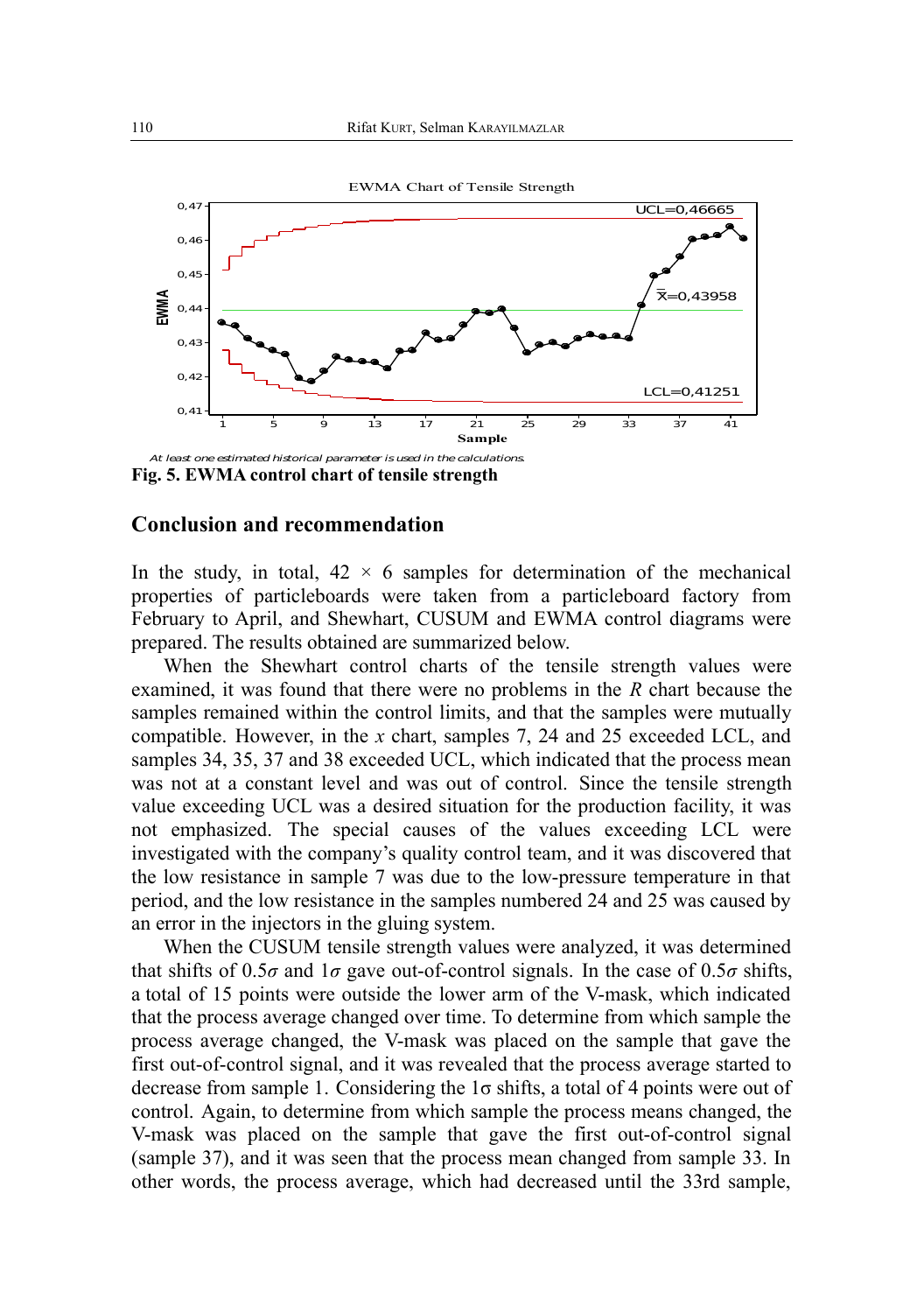started to increase at that point. When the reason for that situation was investigated, the increase was determined to have occurred since the facility's maintenance period.

When the EWMA control chart of tensile strength was observed, no out-of- -control signal was detected. However, the sample averages decreased until sample 33, and samples 7 and 8 were close enough to LCL to attract attention. Also, as in the CUSUM chart, an increase in averages after sample 33 was noticeable in the EWMA chart.

When the results of the control diagrams were surveyed in general, it was inferred that the CUSUM control charts gave very effective results in detecting small changes in the process. Although both the CUSUM and Shewhart control charts indicated that there was an uncontrolled point in the process, the appearance of the CUSUM chart gave a clearer visual picture and showed from which point the shift was present. This will help the business to decide when to perform maintenance and to determine maintenance periods, as with the change after sample 33. CUSUM charts were more effective in providing 0.5*σ* and 1*σ* separations and supplied healthier information to the manager when looking at the general condition of the process. When the prepared CUSUM graphics were applied to the last sample, it also provided an advantage to the company by giving information about the past samples. Furthermore, the fact that CUSUM charts are effective even when  $n = 1$  will enable the business to incur lower costs.

Shewhart control graphics were found to be more successful with large-scale shifts. It was observed that the results were effective only when the samples were taken independently. Besides, it gave better results than other graphs in determining the causes of errors during the period when the sample was taken.

When looking at EWMA control charts, it was seen that they provided ease of application and gave information about the general condition of the process, like CUSUM charts. It was concluded that there may be a problem in the process, and the charts may assist the auditor in deciding whether to intervene. However, it was observed that EWMA control diagrams were not as successful as other control charts in detecting out-of-control points.

In the light of all of these evaluations, it is concluded that using only one of Shewhart, CUSUM and EWMA control charts may be misleading when making decisions about the process status of a production facility, and so using at least two will be more appropriate. Another conclusion is that evaluation of the observation values obtained from the particleboard industry, both interdependent and independent from each other, will yield more effective and efficient results. For this reason, it is suggested to use CUSUM and Shewhart control charts as the most suitable control graphics.

In the literature, similar results are encountered in research on statistical control graphics. In the studies of Oktay [1994] and Demir [2008], who compared Shewhart, CUSUM and EWMA control charts practically, it was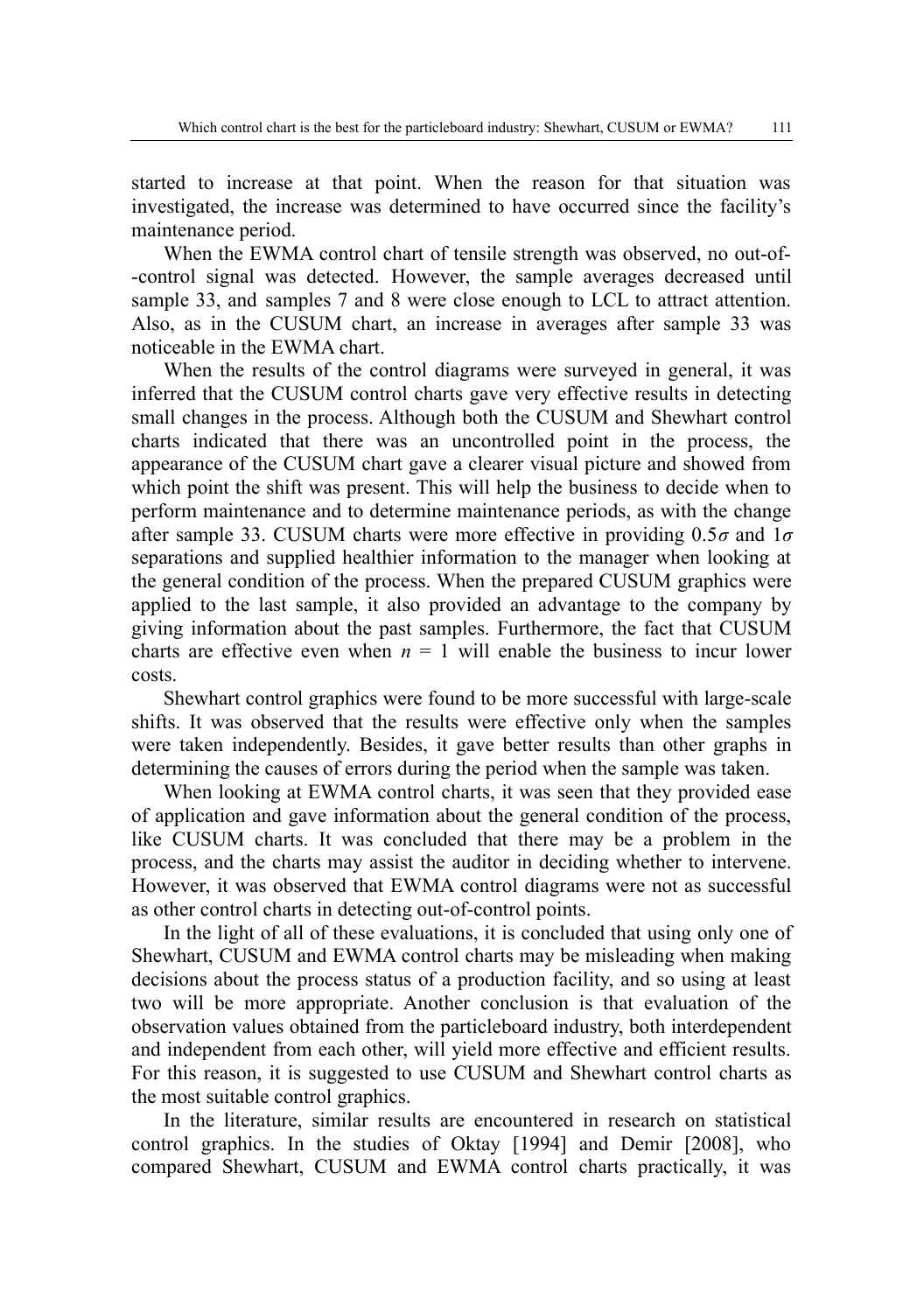found that they obtained better results with large-scale shifts in the process, and with CUSUM control charts for small-scale shifts. Nenes and Tagaras [2007] also stated that CUSUM control charts were more economically advantageous than *x* control charts. Milota [2009] stated that, in a study carried out in the timber industry with *x* and CUSUM control charts, what the *x* average charts could not detect was easily detected with the CUSUM control charts. In another study, Ozcil [2014] compared Shewhart, CUSUM and EWMA control charts, and suggested the Shewhart as the most appropriate control chart, since she believed that the data in her field of application were evaluated independently.

There are many factors and parameters that affect the mechanical properties of particleboards. However, the unwillingness of Turkish companies to share data is restricting efforts to achieve more efficient and thorough operation. With more variables and test data available from businesses, healthier forecasts and results can be obtained.

Statistical techniques are extremely effective in businesses, both for improving current quality and for determining the future status of a process. By combining these techniques with different methods, they can be easily applied not only in large-scale establishments, but also in small-scale ones, and significant reductions in quality-related costs can be achieved.

# **References**

- **Abbasi S.A., Riaz M., Miller A.** [2012]: Enhancing the performance of CUSUM scale chart. Computers & Industrial Engineering 63: 400-409. DOI: https://doi.org/10.1016/j.cie. 2012.03.013
- **Ai B., Wong D.S.H., Jang S.S., Zheng Y.** [2011]: Stability analysis of EWMA run-to-run controller subjects to stochastic metrology delay. Proceedings of the 18th World Congress, The International Federation of Automatic Control Milano (Italy), August 28- -September 2
- **Akin B.** [1996]: Statistical Process Control (IPC) techniques in businesses. Bilim Teknik Publishing, Istanbul, p. 3
- **Aparisi F., Díaz J.C.G.** [2007]: Design and optimization of EWMA control charts for in- -control, indifference, and out-of-control regions. Computers & Operations Research 34: 2096-2108. DOI: https://doi.org/10.1016/j.cor.2005.08.003
- **Aydin K.** [2002]: Using EWMA and GARCH methods in value at risk calculations: Application on ISE-30 index. Master thesis, Zonguldak Karaelmas University, Business Administration, Zonguldak, 191 p.
- **Azam M., Aslam M., Jun C.H.** [2015]: Designing of a hybrid exponentially weighted moving average control chart using repetitive sampling. The International Journal of Advanced Manufacturing Technology 77: 1927-1933. DOI: https://doi.org/10.1007/ s00170-014-6585-x
- **Barnard G.A.** [1959]: Control charts and stochastic processes. Journal of the Royal Statistical Society 21 [2]: 239-271. DOI: https://doi.org/10.1111/j.2517-6161.1959. tb00336.x
- **Barratt B., Atkinson R., Anderson H.R., Beevers S., Kelly F., Mudway I., Wilkinson P.** [2007]: Investigation into the use of the CUSUM technique in identifying changes in mean air pollution levels following introduction of a traffic management scheme.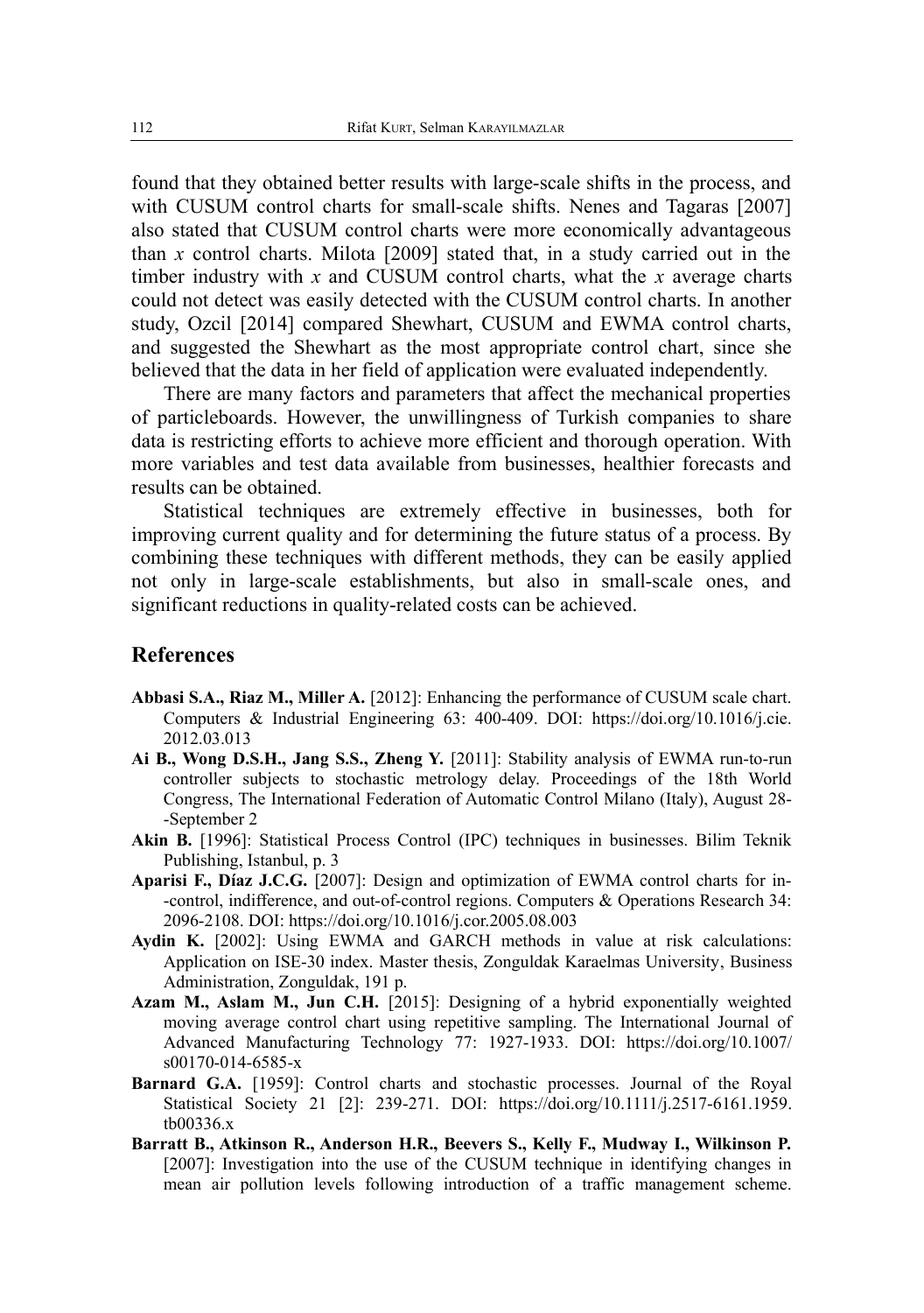Atmospheric Environment 41 [8]: 1784-1791. DOI: https://doi.org/10.1016/j.atmosenv. 2006.09.052

- **Berenson M., Levine D.M., Krehbiel T.C.** [1992]: Basic business statistics: concepts and applications. 5th Edition, Prentice Hall Inc, 842 p.
- **Beytekin U.** [2010]: Statistical process control applications in paper industry. Master thesis, Zonguldak Karaelmas University, Electrical and Electronics Engineering, Zonguldak, 85 p.
- **Castagliola P., Maravelakis P.E.** [2011]: A CUSUM control chart for monitoring the variance when parameters are estimated. Journal of Statistical Planning and Inference 141: 1463-1478. DOI: https://doi.org/10.1016/j.jspi.2010.10.013
- **Chan C.K., Stephen F., Witt Y.C.E., Lee H.** [2010]: Song tourism forecast combination using the CUSUM technique. Tourism Management 31: 891-897. DOI: https://doi.org/ 10.1016/j.tourman.2009.10.004
- **Chelani A.B.** [2011]: Change detection using CUSUM and modified CUSUM method in air pollutant concentrations at traffic site in Delhi. Stochastic Environmental Research and Risk Assessment 25: 827-834. DOI: https://doi.org/10.1007/s00477-010-0452-6
- **Cheng S.S., Yu F.J.** [2013]: A CUSUM control chart to monitor wafer quality. World Academy of Science, Engineering and Technology, International Journal of Mechanical, Aerospace, Industrial, Mechatronic and Manufacturing Engineering 7 [6]: 1183-1188. DOI: doi.org/10.5281/zenodo.1328390
- **Colak T.** [2007]: Statistical process control and its applications. Master thesis, Cukurova University, Statistics, 102 p.
- **Crowder S.V.** [1987]: A simple method for studying run length distribution of Exponentially Weighted Moving Average control. Technometrics 29 [4]: 401-407. DOI: https://doi.org/ 10.1080/00401706.1987.10488267
- **Degerli Z.** [2006]: Importance of statistical process control in total quality management and an application. Master thesis, Akdeniz University. Business Administration, 118 p.
- **Demir Y.** [2008]: The application of SHEWHART, CUSUM and EWMA control graphics on machine industry. Master thesis, Yuzuncu Yil University, Animal Science, 56 p.
- **Demir Y., Mirtagioglu H.** [2016]: The Application of Shewhart CUSUM and EWMA Control Graphics on Machine Industry. YYU Journal of Agricultural Sciences 26 [2]: 254-265. https://dergipark.org.tr/tr/pub/yyutbd/issue/24190/256546
- **Donmez U.** [2012]: Construe of statistical process control charts with fuzzy logic and application in a yarn manufactory. Master thesis Cukurova University, Textile Engineering, 221 p.
- **Efe H., Kasal A.** [2007]: Determination of some physical and mechanical properties of various wood and wood composite materials. Journal of Polytechnic 10 [3]: 303-311
- **Ege O.** [2000]: Comparison of EWMA control card with Shewhart and CUSUM control cards: Simulation experiment. DEU. Faculty of Economics and Administrative Sciences Journal 15 [1]: 125-132
- **Franco B.C., Celano G., Philippe C., Costa A.F.B.** [2014]: Economic design of Shewhart control charts for monitoring autocorrelated data with skip sampling strategies. International Journal of Production Economics [151]: 121-130. DOI: https://doi.org/ 10.1016/j.ijpe.2014.02.008
- **Gavcar E., Aytekin A.** [1995]: Preparation of control diagrams for features and an example of Kelebek furniture business. I. National Black Sea Forestry Congress, 23-25 October, Trabzon, p. 261-268
- **Gedik T., Akyuz K.C.** [2007]: Process control with the assistance of quality control diagrams in MDF production. Journal of the Faculty of Forestry Istanbul University 57 [2]: 75-91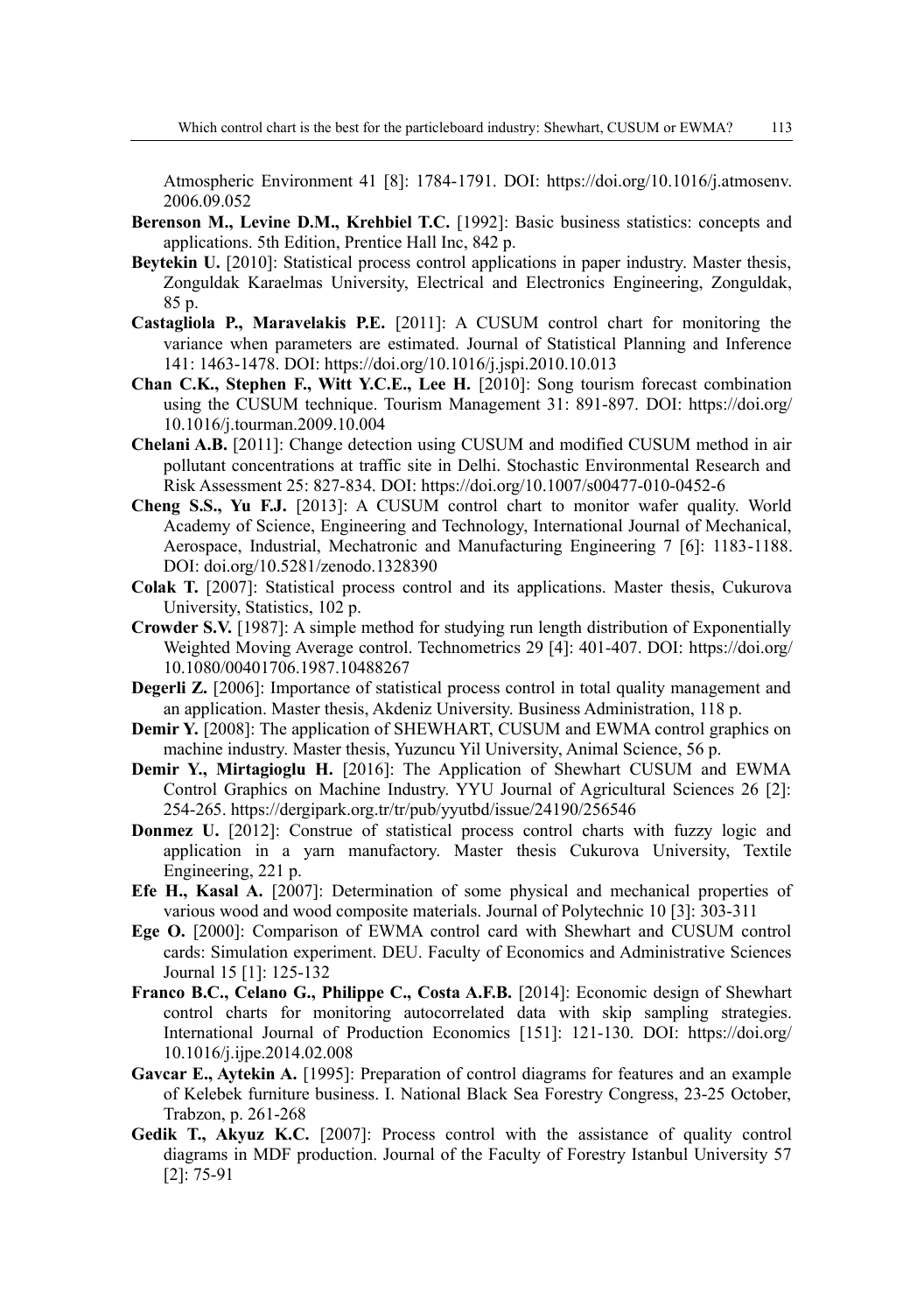- **Guler C.** [2015]: Some technological properties of particleboards produced in different thicknesses. Düzce University Faculty of Forestry Journal of Forestry 11 [1]: 52-63
- **Haq A., Al-Omari A.I.** [2015]: A new Shewhart control chart for monitoring process mean based on partially ordered judgment subset sampling. Quality & Quantity 49: 1185-1202. DOI: https://doi.org/10.1007/s11135-014-0042-7
- **Haq A., Brown J., Moltchanova E., Al-Omari A.I.** [2015]: Effect of measurement error on exponentially weighted moving average control charts under ranked set sampling schemes. Journal of Statistical Computation and Simulation 85 [6]: 1224-1246. DOI: https://doi.org/10.1080/00949655.2013.873040
- **Harrison P.J., Davies L.** [1964]: The use of cumulative sum (CUSUM) techniques for the control of routine forecasts of product demand. Operations Research 12 [2]: 325-333. DOI: https://doi.org/10.1287/opre.12.2.325
- **Healy J.D.** [1987]: A Note on multivariate CUSUM procedures. Technometrics 29 [4]: 409--412. DOI: 10.1080/00401706.1987.10488268
- **Holmes D.** [1996]: Introduction to SPC. sixth printing, Stochos Inc., Massachusetts, p. 34
- **Hunter J.S.** [1986]: The Exponentially Weighted Moving Average. Journal of Quality Technology 18 [4]: 203-210. DOI: https://doi.org/10.1080/00224065.1986.11979014
- **Isigicok E.** [2012]: Statistical Quality Control from the perspective of Total Quality Management. Ezgi Publishing, Bursa, p. 52
- **Istek A., Aydin U., Ozlusoylu I.** [2019]: The effect of mat layers moisture content on some properties of particleboard. Drvna industrija: Znanstveni časopis za pitanja drvne tehnologije 70 [3]: 221-228. DOI: https://doi.org/10.5552/drvind.2019.1821
- **Istek A., Celik S., Ozlusoylu I.** [2020]: Effect of chainsaw chips use on some panel properties in particleboard production. Journal of Bartin Faculty of Forestry 22 [3]: 886- -896. DOI: 10.24011/barofd.757774
- **Istek A., Ozlusoylu I., Kizilkaya A.** [2017]: Turkish wood based panels sector analysis. Journal of Bartin Faculty of Forestry 19 [1]: 132-138. DOI: 10.24011/barofd.297231
- **Johnston F.R**. [1993]: Exponentially Weighted Moved Average (EWMA) with irregular updating periods. The Journal of the Operational Research Society 44 [7]: 711-716. DOI: https://doi.org/10.1057/jors.1993.120
- **Kartal M.** [1999]: Statistical Quality Control. Safak Publishing, Sivas. 205 p.
- **Kasap E.** [2006]: Shewhart, CUSUM and EWMA quality control charts in the production process. Master thesis, Ondokuz Mayis University, Statistics, Samsun, Turkey, 44 p.
- **Kemp K.W.** [1961]: The average run length of the cumulative sum chart when a V-mask is used. Journal of the Royal Statistical Society. Series B 23: 149-153. DOI: https:// doi.org/10.1111/j.2517-6161.1961.tb00398.x
- **Kurt R.** [2018]: Integrated use of artificial neural networks and Shewhart, CUSUM and EWMA control charts in statistical process control: A case study in forest industry enterprise PhD. Thesis, Bartin University, Forest Industry Engineering, 206 p.
- **Lucas J.M., Saccucci M.S.** [1990]: Exponentially Weighted Moving Average control schemes properties and enhancements. Technometrics 24: 199-205. DOI: 10.1080/ 00401706.1990.10484583
- **Mahmoud M.A., Maravelakis P.E.** [2013]: The performance of multivariate CUSUM control charts with estimated parameters. Journal of Statistical Computation and Simulation 83 [4]: 721-738. DOI: https://doi.org/10.1080/00949655.2011.633910
- **Maness T.C., Kozak R.A., Staudhammer C.** [2003]: Applying real-time statistical process control to manufacturing processes exhibiting between and within part size variability in the wood products industry. Quality Engineering 16 [1]: 113-125. DOI: https://doi.org/ 10.1081/QEN-120020778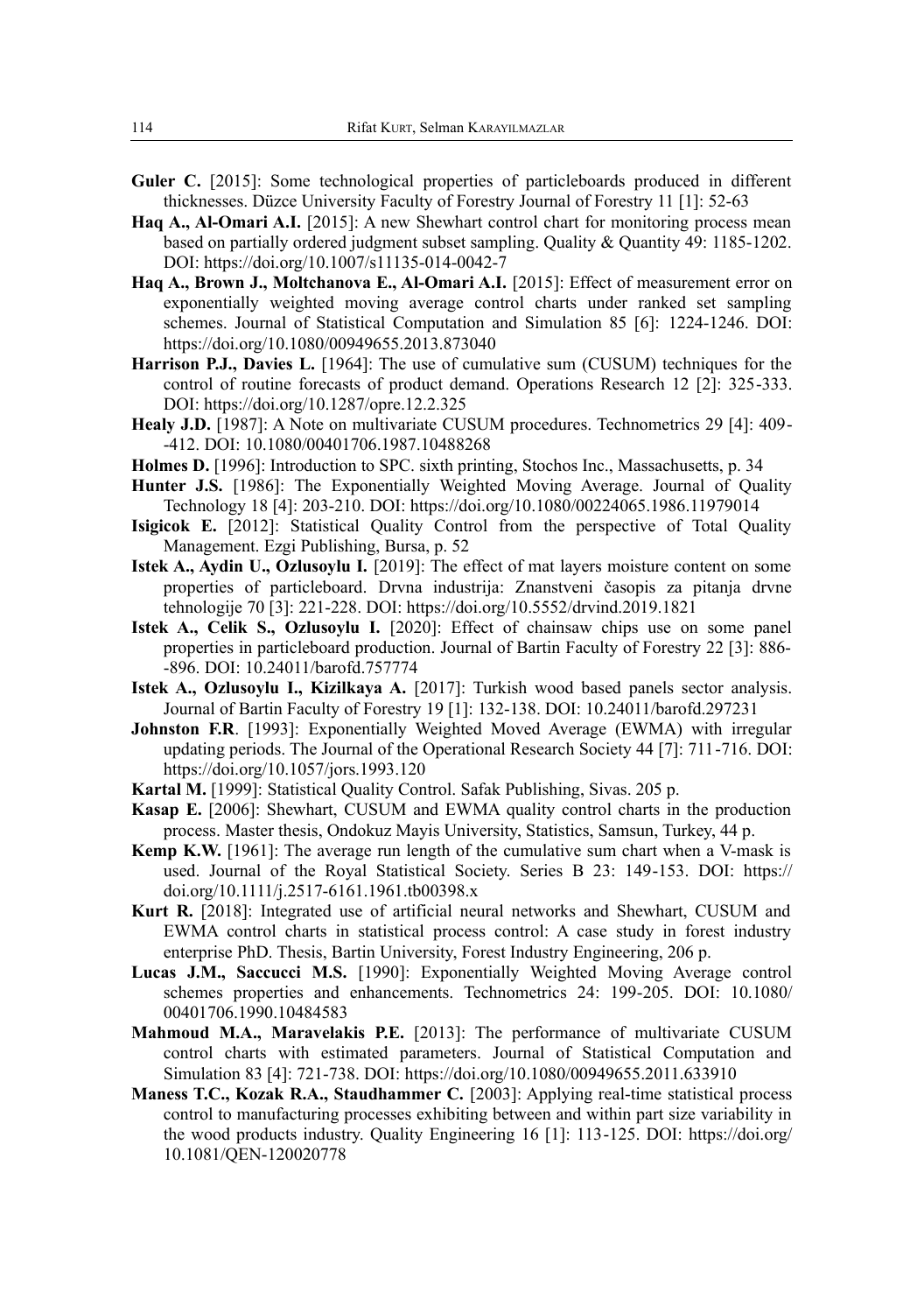- **Maravelakis P.E.** [2012]: Measurement error effect on the CUSUM control chart. Journal of Applied Statistics 39 [2]: 323-336. DOI: https://doi.org/10.1080/02664763.2011.590188
- **Milota M.R.** [2009]: The cumulative sum chart for moisture control in lumber drying. Forest Products Journal 59 [11]: 24-26. DOI: https://doi.org/10.13073/0015-7473-59.11.24
- **Montgomery D.C.** [1991]: Introduction to statistical quality control. John Wiley and Sons. Inc., 702 p.
- **Montgomery D.C.** [2005]: Introduction to statistical quality control. Fifth Edition, John Wiley and Sons Inc., United States of America, 759 p.
- **Murdoch J.** [1979]: Control charts. Macrnillan, Press Ltd., p. 56.
- **Nazir H.Z., Schoonhoven M., Riaz M., Does R.J.M.M.** [2014]: Quality quandaries: how to set up a robust Shewhart control chart for dispersion? Quality Engineering 26: 130-136. DOI: https://doi.org/10.1080/08982112.2013.848367
- **Nenes G., Tagaras G.** [2007]: An economic comparison of CUSUM and Shewhart charts. IIE Transactions 40 [2]: 133-146. DOI: https://doi.org/10.1080/07408170701592499
- **Oktay E.** [1994]: A Quality control study at Erzurum sugar factory using SHEWHART, CUSUM and EWMA control charts. PhD. Thesis, Ataturk University, Business Administration, Erzurum. 206 p.
- **Oktay E., Ozcomak M.S.** [2001]: CUSUM control charts and an application. Journal of Economics and Administrative Sciences 5 [1-2]: 361-387
- **Ozcil A.** [2014]: An application Shewart, Cusum and Ewma control charts into a manufacturing business. Master thesis, Pamukkale University, Numerical methods, Denizli, 127 p.
- **Ozdamar I.H.** [2006]: Fuzzy statistical quality control and application in a forestry industry. PhD. Thesis, Suleyman Demirel University, Forest Industry Engineering, 236 p.
- **Ozdamar I.H.** [2007]: Statistical process control in forest products industry: case study on particleboard production process. Turkish Journal of Forestry 1: 79-91
- **Page E.S.** [1954]: Continuous inspection schemes. Biometrika 42: 243-254. DOI: 10.2307/2333009
- Pekmezci A. [2005]: Statistical quality control methods and application. Master Thesis, Statistics, Mugla University, Mugla, 130 p.
- **Raza H., Prasad G., Li Y.** [2015]: EWMA model based shift-detection methods for detecting covariate shifts in non-stationary environments. Pattern Recognition 48: 659-669. DOI: https://doi.org/10.1016/j.patcog.2014.07.028
- **Reynolds M.R., Stoumbos Z.G.** [2000]: A general approach to modeling CUSUM charts for a proportion. IIE Transactions 32 [6]: 515-535. DOI: https://doi.org/10.1023/A:100767 1903559
- **Riaz M., Abbas N., Does R.J.M.M.** [2011]: Improving the performance of CUSUM charts. Quality and Reliability Engineering International 27: 415-424. DOI: https://doi.org/ 10.1002/qre.1124
- **Roberts S.W.** [1959]: Control chart tests based on geometric moving averages. Technometrics 1: 239-250. DOI: 10.1080/00401706.1959.10489860
- **Sahin S.** [2000]: A Theoretical approach on the X-control diagrams application of the exponential and Weibull distributions in statistical quality control. PhD. Thesis, Cumhuriyet University, Numerical methods, 122 p.
- **Sarkadi K., Vincze I.** [1974]: Mathematical methods of Statistical Quality Control. Academic Press, New York, p. 261.
- **Scandol J.P.** [2003]: Use of cumulative sum (CUSUM) control charts of landed catch in the management of fisheries. Fisheries Research 64: 19-36. DOI: https://doi.org/10.1016/ S0165-7836(03)00104-8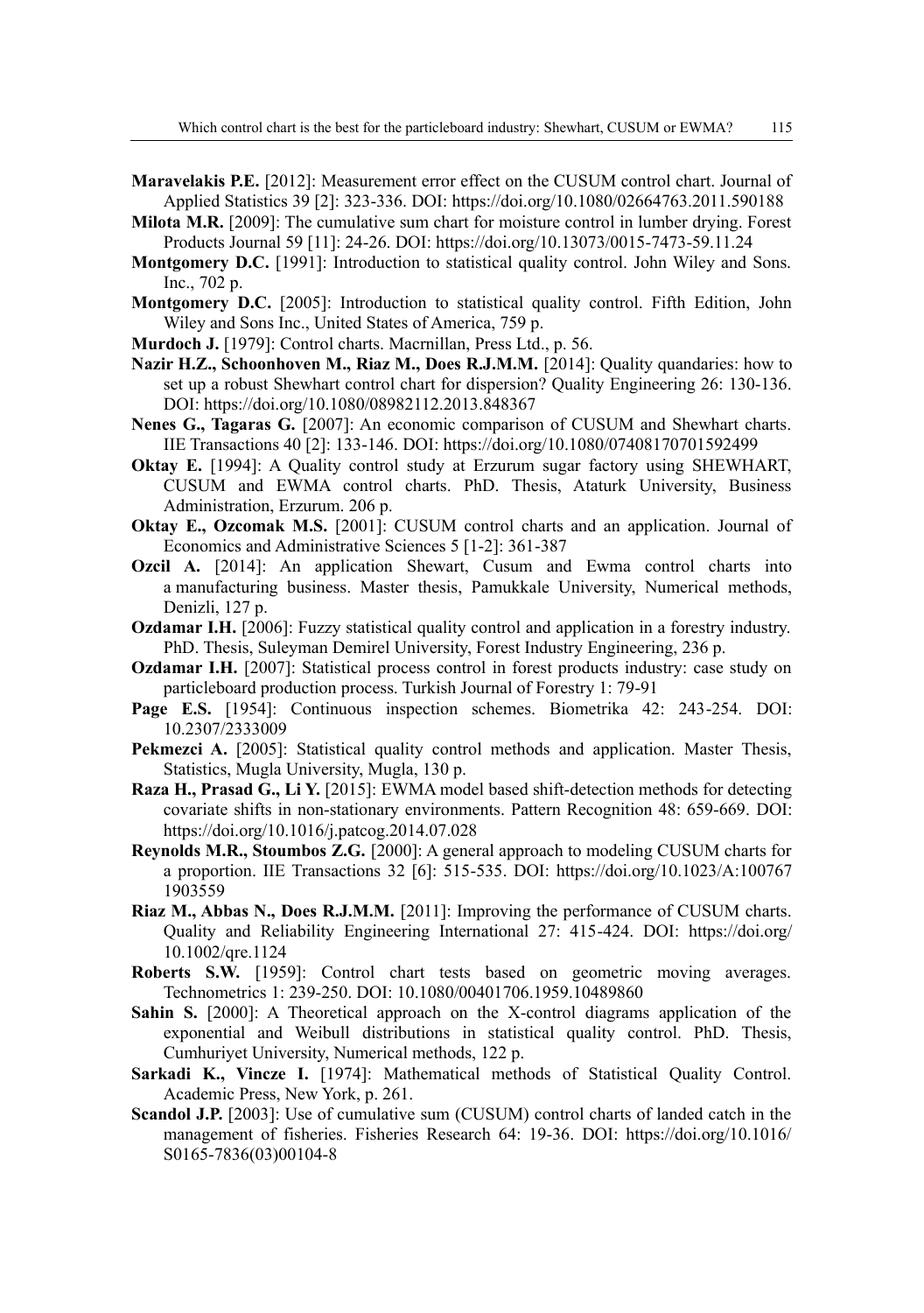- **Semple K.E., Smith G.D.** [2006]: Prediction of internal bond strength in particleboard from screw withdrawal resistance models. Wood and Fiber Science 38 [2]: 256-267
- **Serel D.A.** [2009]: Economic design of EWMA control charts based on loss function. Mathematical and Computer Modelling 49: 745-759. DOI: https://doi.org/10.1016/ j.mcm.2008.06.012
- **Serel D.A., Moskowitz H.** [2008]: Joint economic design of EWMA control charts for mean and variance. European Journal of Operational Research 184: 157-168. DOI: https:// doi.org/10.1016/j.ejor.2006.09.084
- **Shewhart W.A.** [1924]: Some applications of statistical methods to the analysis of physical and engineering data. Bell System Technical Journal 3 [1]: 43-87. DOI: https://doi.org/ 10.1002/j.1538-7305.1924.tb01347.x
- **Shin D.W., Hwang E.** [2017]: A CUSUM test for panel mean change detection. Journal of the Korean Statistical Society 46: 70-77. DOI: https://doi.org/10.1016/j.jkss.2016.06.003
- **Silvan J.M., Rosario P., Martinez J.L.** [2013]: On the use of V-mask techniques to estimate variations in Cusum control charts by using a commercial spreadsheet. Accreditation and Quality Assurance 18: 299–306. DOI: https://doi.org/10.1007/s00769-013-0992-9
- **Testik M.C.** [1999]: Performance analysis of statistical quality control schemes under various conditions. Master thesis, Cukurova University, Industrial Engineering, Adana, 88 p.
- **Topalidou E., Psarakis S.** [2009]: Review of multinomial and multiattribute quality control charts. Quality and Reliability Engineering International [25]: 773-804. DOI: https://doi.org/10.1002/qre.999
- **Walpole R.E., Myers R.H.** [1989]: Probability and statistics for engineers and scientists. 4th Edition, Macmillan Publishing Company, 765 p.
- **Williams S.M., Parry B.R., Schlup M.M.T.** [1992]: Quality control: An application of the cusum. BMJ: British Medical Journal 304: 1359-1361. DOI: 10.1136/bmj.304.6838.1359
- **Woodward R.H., Goldsmith P.L.** [1964]: Cumulative sum techniques. Monograph, No. 3, Oliver and Boyd. Ltd., Edinburgh, p.2.
- **Xia Z., Guo P., Zhao W.** [2011]: CUSUM methods for monitoring structural changes in structural equations, communications in statistics. Theory and Methods 40 [6]: 1109- -1123. DOI: https://doi.org/10.1080/03610920903537285
- **Yi G., Coleman S., Ren Q.** [2006]: CUSUM method in predicting regime shifts and its performance in different stock markets allowing for transaction fees. Journal of Applied Statistics 33 [7]: 647-661. DOI: https://doi.org/10.1080/02664760600708590
- Yontay P. [2011]: A two-sided Cusum for first-order integer-valued autoregressive processes of Poisson counts. master thesis, middle east Technical University, Graduate School of Natural and Applied Sciences, 103 p.
- Young T., Winistorfer P.M. [2001]: The effects of autocorrelation on real-time statistical process control with solutions for forest products manufacturers. Forest Products Journal 51 [11-12]: 70-77
- **Zhang J., Li Z., Chen B., Wang Z.** [2014]: A new exponentially weighted moving average control chart for monitoring the coefficient of variation. Computers & Industrial Engineering 78: 205–212. DOI: https://doi.org/10.1016/j.cie.2014.09.027

#### **List of standards**

**TS EN 319:1999** Particleboards and fibreboards – determination of tensile strength perpendicular to the plane of the board. Institute of Turkish Standards, Ankara, Turkey.